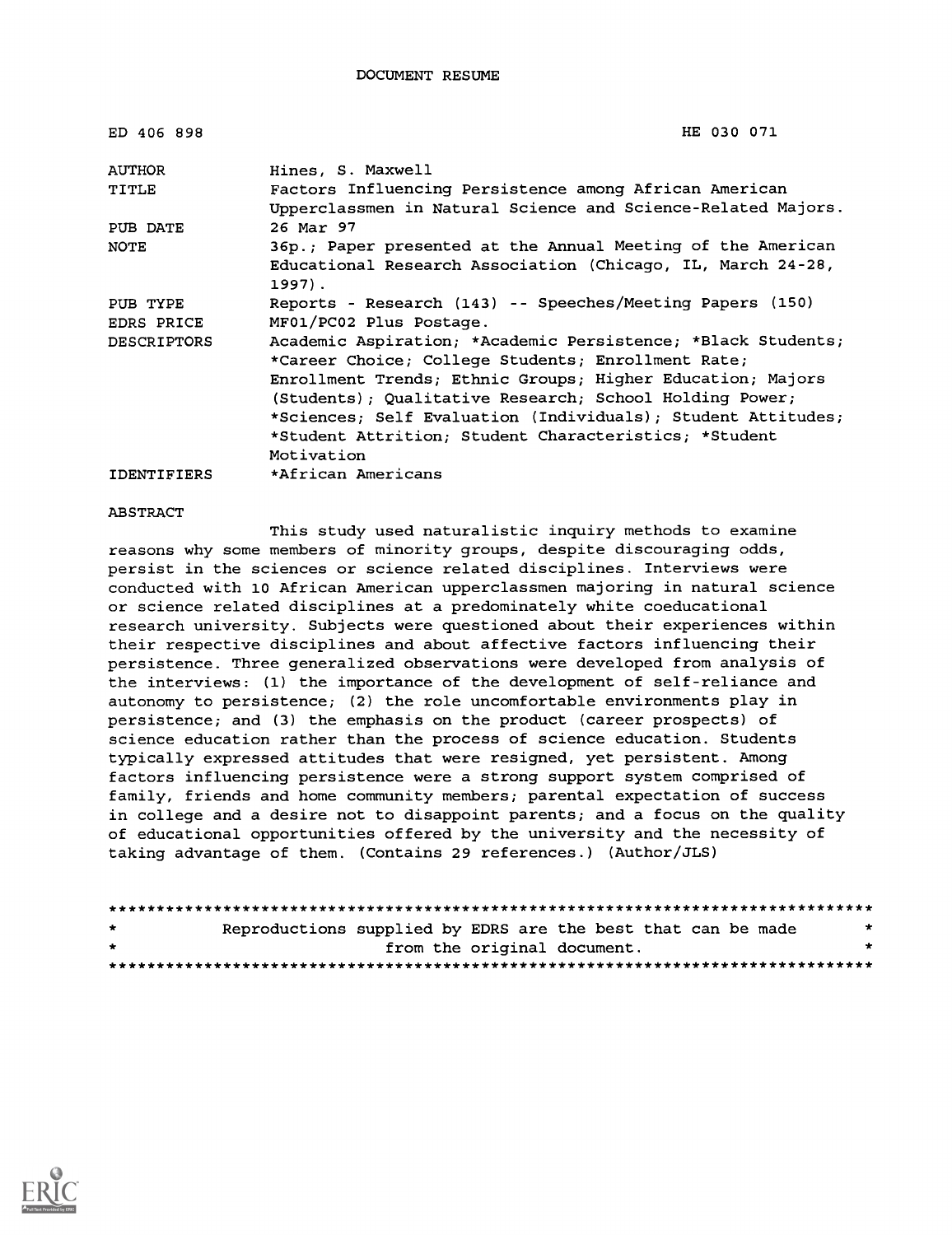Factors Influencing Persistence Among African American Upperclassmen In Natural Science and Science-Related Majors

> S. Maxwell Hines Hofstra University

Department of Curriculum and Teaching

243 Gallon Wing, Mason Hall

(516) 463-5774

e-mail: catsmh@vaxc.hofstra.edu

U.S. DEPARTMENT OF EDUCATION Of CONSUMERT OF EDUCATION Office of Educational Research and Improvement "PERMISSION TO REPRODUCE THIS EDUCATIONAL RESOURCES INFORMATION<br>CENTER (ERIC)<br>O This document has been reproduced as

This from the person Or organization S. Maxwell Hines his document has been reproduced as originating it.

0 Minor changes have been made to improve reproduction Quality.

Points of view or opinions stated in this docu-<br>ment do incl inecessarily represent official<br>OFRI noe that necessarily represent official

MATERIAL HAS BEEN GRANTED BY

OERI position or policy represent official **TO THE EDUCATIONAL RESOURCES** INFORMATION CENTER (ERIC)."

BEST COPY AVAILABLE

Hempstead, NY 11550-1090<br>
(516) 463-5774<br>
(516) 463-5774<br>
(516) 463-5774<br>
(516) 463-5774<br>
(516) 463-5774<br>
(516) 463-5774<br>
(516) 463-5774<br>
(516) 463-5774<br>
(516) 679 (116) 679 (116)<br>
(620 CATORAL RESOLUTION ATENDING MATERIAL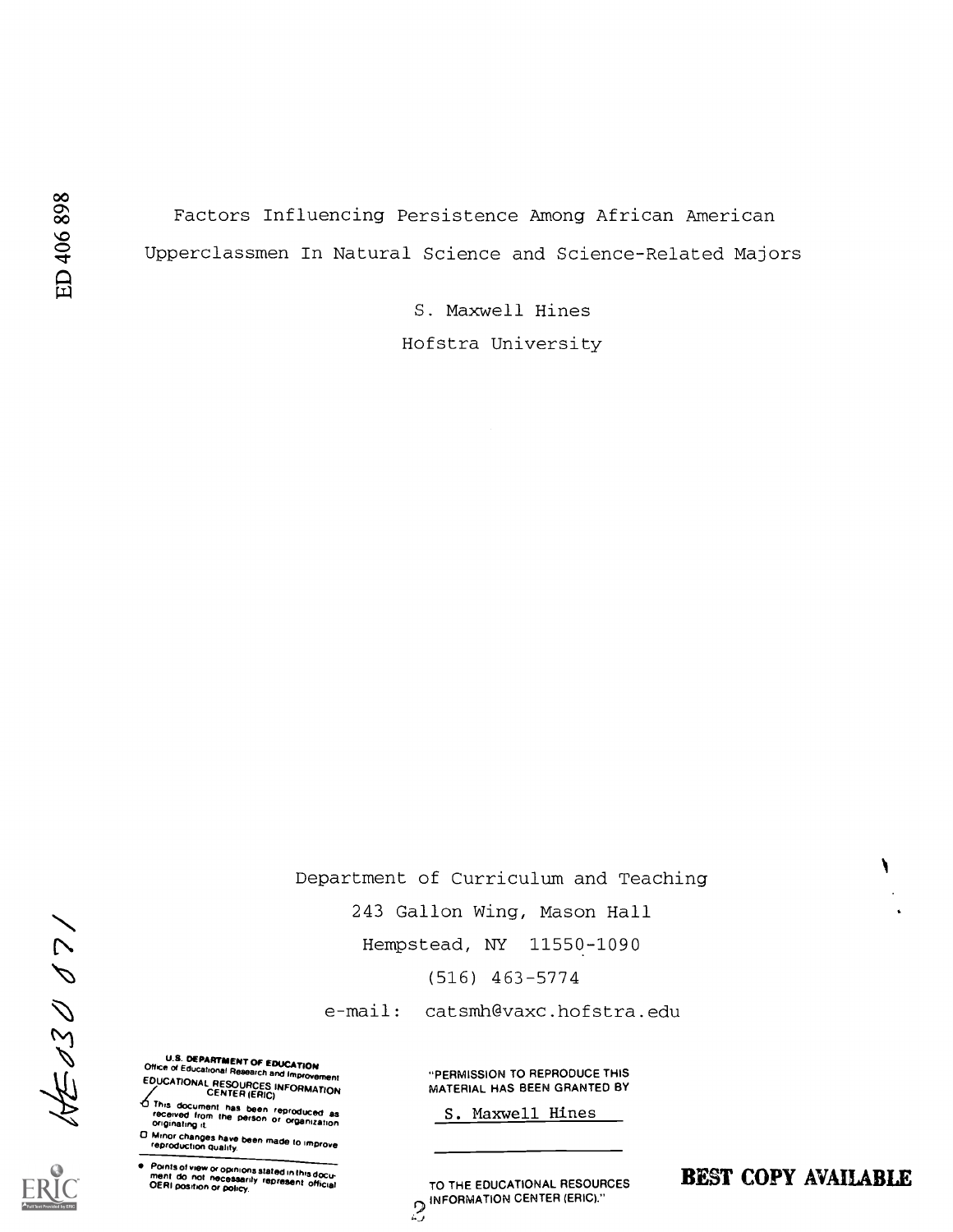# ABSTRACT

Historically, science careers in the United States of America have, for the most part, been the domain of White males. Reports such as, The Condition of Education, vol. II (Alsalam, 1990) indicate a small but increasing number of minority students pursuing natural science and science related career fields. Nevertheless, at its present rate, minority presence in the sciences and related fields will remain severely limited well into the next century. For many reasons, it has been difficult for minorities to enter science and science related fields. Not the least of these is the majority's stereotypical views of those minorities. Still, even in the face of barriers and other discouragements some minorities persist in their pursuit of these fields as career choices.

With the aforementioned in mind, the overarching research question becomes, "Why do some members of minority groups persist in their pursuit of natural science and science related career fields against discouraging odds?" This investigation of minorities was limited to 10 African American upperclassmen majoring either in natural science or science related disciplines at a predominantly White, coeducational, major research university of the Atlantic seaboard region. Demographic information was collected. Using methods of naturalistic inquiry, three, indepth, audio taped interviews were conducted with each respondent in order to elicit pertinent information about persistence. The respondents' background, family, schooling, and other influences



a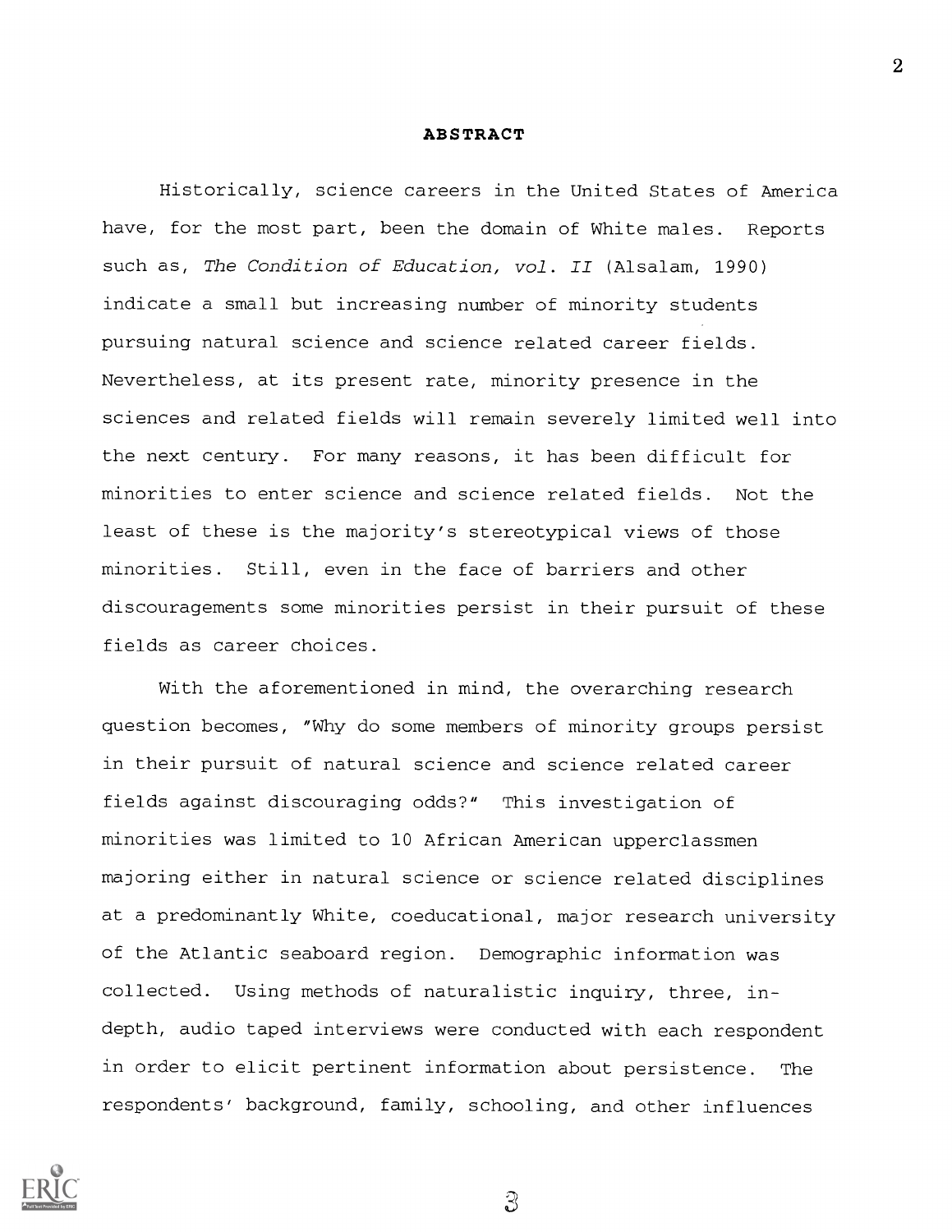on persistence were examined. The respondents were queried about their experiences within their respective disciplines. Included is an investigation of what affective factors influence their persistence in their disciplines. The audio taped data were transcribed, coded, and qualitatively analyzed utilizing grounded theory methodology with regard to the factors that influenced persistence among the respondents.

Among the many general findings, three observations about the data were developed: (1) the importance of the development of self reliance and autonomy to persistence; (2) the role uncomfortable environments play in persistence; and, (3) the emphasis on the product of science education rather than the process of science education.

It is imperative that this nation keep a greater pool of its creative talent in scientific pursuits, if it is to maintain its preeminence in science and technology. Consequently, serious examination of this question is required to provide the types of nurturing environments necessary to produce scientists from all sectors of the larger community. In the past, historically Black colleges and universities could produce as many scientists among its students as could find their place in the scientific enterprise. That is no longer true. What is now needed is an understanding on the part of other universities of this problem if the present need is to be met.



 $\mathcal{L}$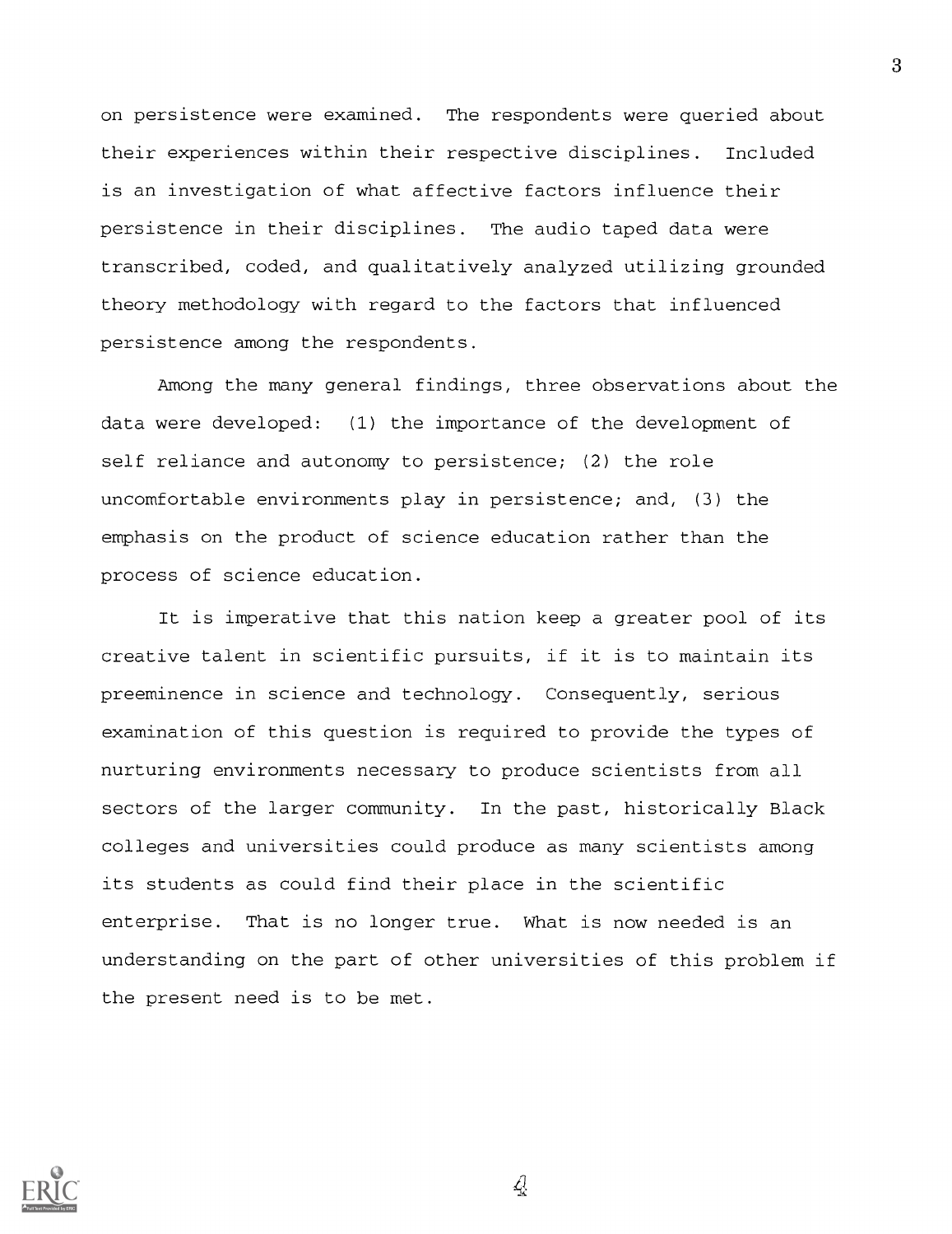# BACKGROUND OF THE PROBLEM

The enrollment of certain ethnic minorities entering four year colleges and universities in the United States is clearly underrepresentative of their number in the country. African Americans, (the largest minority) Hispanics, and Native Americans comprised 21.9% of the general population in 1990, but they represented less than 10% of the four year college and university population (The Chronicle of Higher Education, 1992). Since 1970, in response to criticism that they were not serving a large segment of the population very well, many predominantly White institutions made efforts to recruit more minorities (Smith, 1990). A frequently announced goal was that minority representation in higher education would be increased to a percentage reflective of their representation in the nation or surrounding community. But Allen (1988), observed that the four year institutions fell far short of their overall projected enrollment goals. It is not surprising then, that in 1990 of 13,000 those who were conferred a Ph.D. in science and engineering only 2% were African American (Massey, 1992).

Another matter of concern is that of those African Americans who enroll in predominantly White, four year institutions and continue to completion, only a fraction choose natural science and science related majors (Alsalam, 1990, Changing America:..., 1989, Boyd, 1974). Young (1983) postulated that minority students are present in greater numbers in humanities and social science majors



 $\tilde{5}$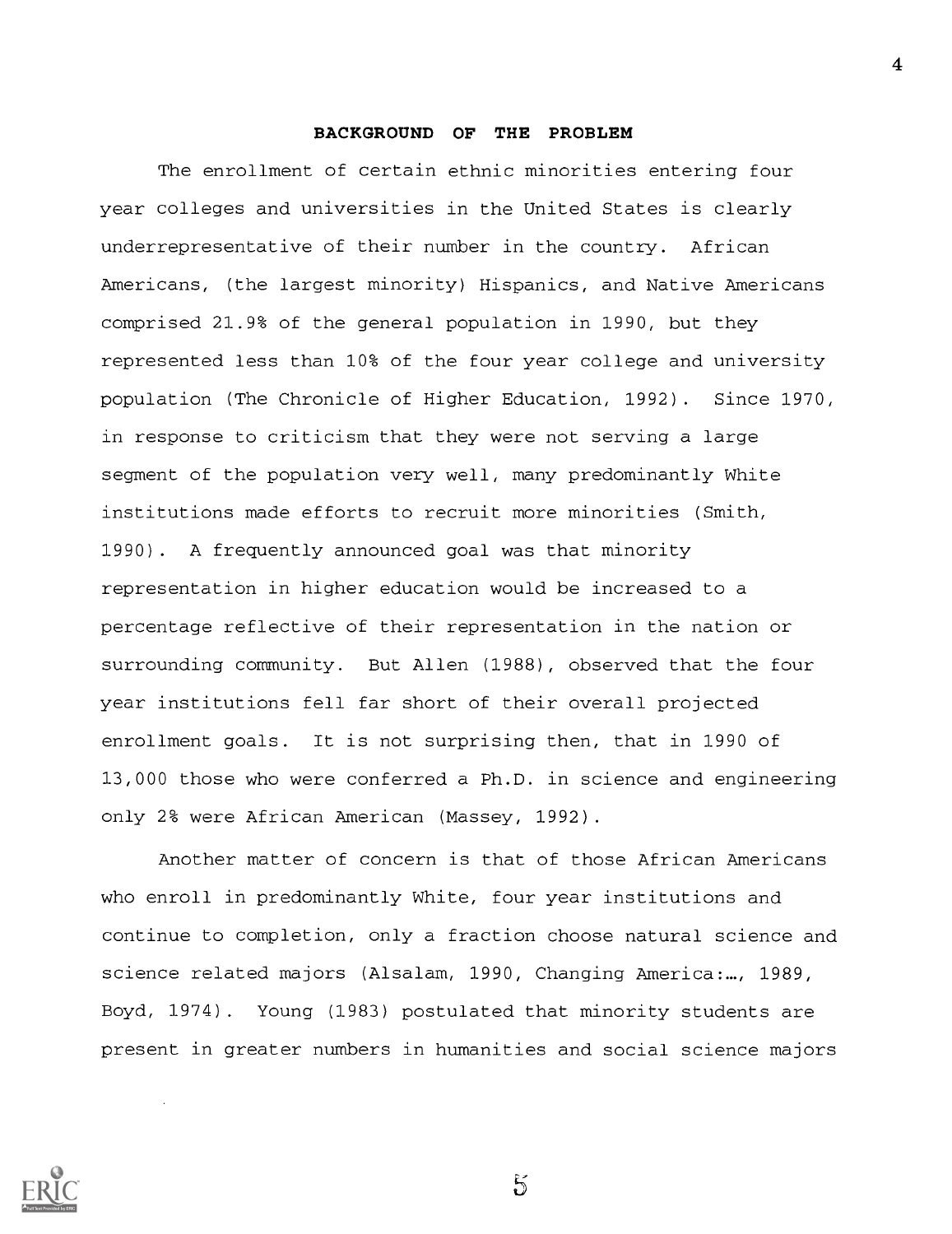because these majors represented fields traditionally open to them:

It is well known that the majority of blacks pursue careers in the humanities, social sciences, and athletics. One obvious reason has been that the areas of education, social work, theology, arts, and sports have been more open to blacks and thus have provided a large number of role models for young blacks to emulate. These fields have also been chosen because the disciplines themselves allow resolution of personal conflicts and pursuit of issues relevant to the black predicament. Obviously, sports are one constructive way for blacks to channel assertiveness. The disciplines in the humanities allow the individual to focus on the purpose of life, man's role in society, individual worth and expression. On the other hand, the sciences presume that the student has already resolved these issues and the emphasis is on the objective nature of truth. Studying scientific subjects results in a psychological press that often makes it difficulty for a black [person] to acquire the skills required in science while dealing with the subjective problems of his identity.  $(p.7)$ .

In her analysis of African Americans in higher education, Smith (1990) similarly reported that African Americans are enrolling in social science and education majors at a higher rate than technologically based majors. This imbalance, she cautioned



5

Б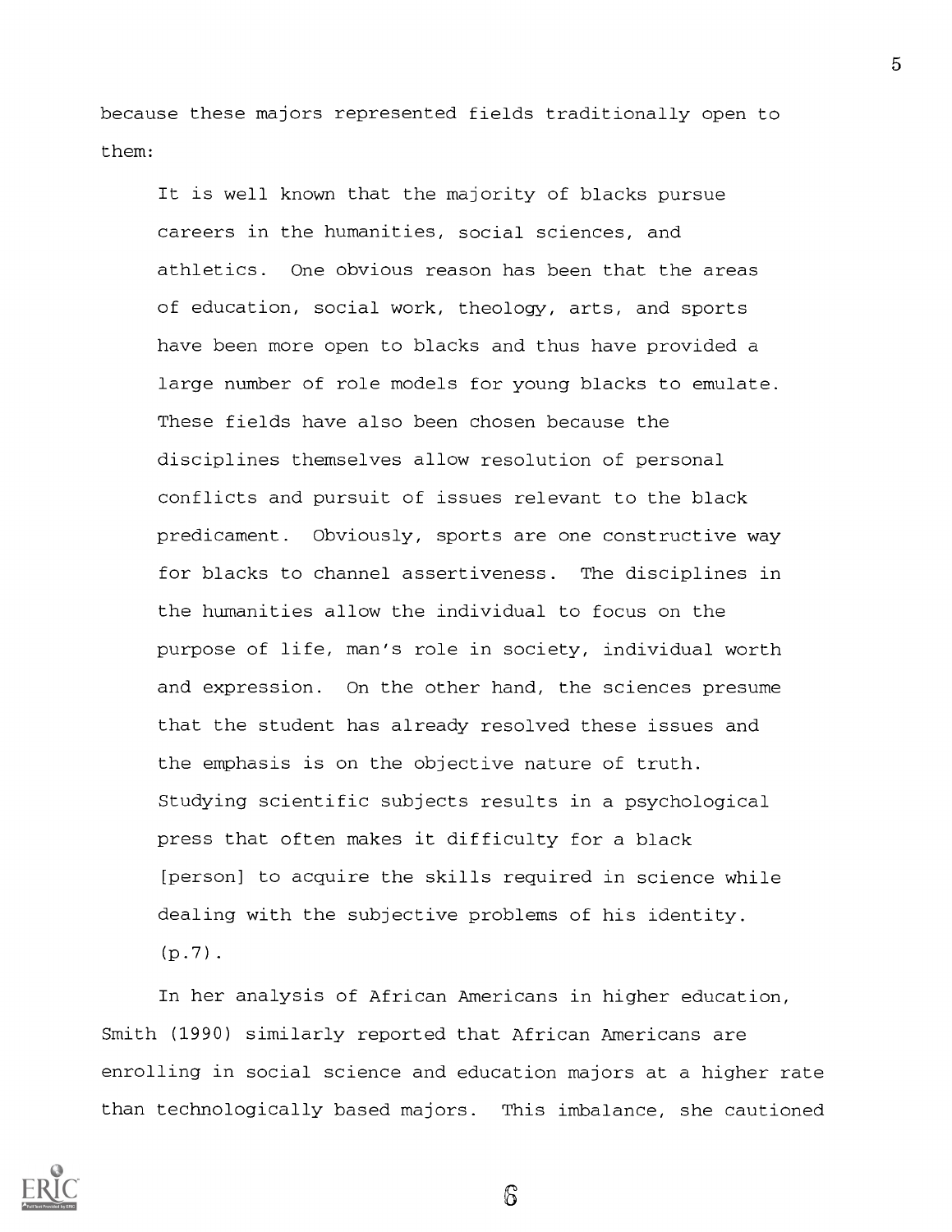limits the opportunities and options available to African Americans to increase their numbers in science related professions.

Taking note of this serious shortfall, several initiatives were taken to improve the enrollment of minority students in science. The federal government has also attempted to address the under representation of minorities in science. Melnick and Hamilton (1981) described four federally supported programs that addressed the problem. Two of the programs were funded by the National Institutes of Health (NIH). The first was the Minority Biomedical Science Program (MBS). The second was the Minority Access to Research Careers Program (MARC). Though both programs were designed to offer monetary incentives for faculty to provide funded research opportunities for minority students in colleges and universities, MARC also provided tuition remission and stipends for both pre- and post-doctoral students. MBS provided stipends for undergraduates. The National Institute of Mental Health funded a third initiative entitled the Centers for Minority Group Mental Health Program. This program trained minorities for leadership roles in the reinterpretation of minority mental health problems from the perspective of minority group members. The last program described was called the Health Centers Opportunity Program (HCOP) and was funded by the Health Resource Administration. It was designed to offer pre-professional training and financial aid to minorities interested in health professions.



 $\widetilde{7}$ 

 $\mathbf{6}$  and  $\mathbf{6}$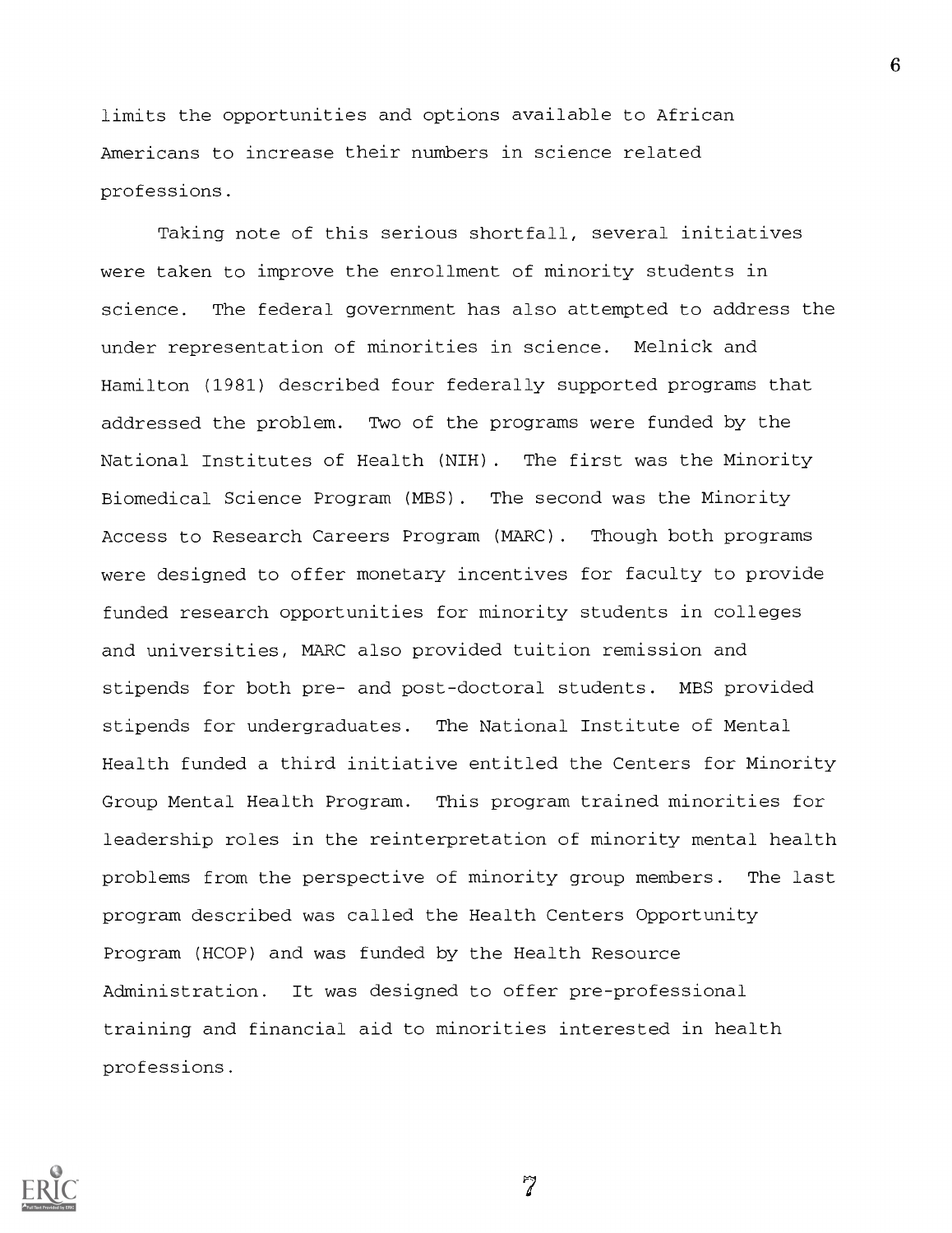Sims (1992) described some of the programs developed by the educational community designed to promote greater minority participation in science. These programs were targeted especially at minority engineering students. They were designed to provide academic enrichment, mentorship, and a sense of community to minority students. University of California at Berkeley developed one of the oldest of such programs. It was called the Mathematics, Engineering, Science Achievement program (MESA). The American Chemical Society's Project SEED (Summer Educational Experience for the Disadvantaged), the National Action Council for Minorities in Engineering program (NACME), and Notre Dame University's Graduate Engineering for Minorities program (GEM) followed shortly thereafter.

With such emphasis placed on increasing the participation of minorities in the sciences, why weren't more minority scientists produced? By considering the reflective responses of the educators, government officials and industry executives who administered these programs, Sims (1992) identified seven reasons for the failure of these programs to increase minority representation more substantially:

- 1. Programs were run with little oversight or assessment; funding did not depend on results.
- 2. There was little real commitment from the top or from most faculty.
- 3. Programs had vague or unrealistic goals.
- 4. Funding was inconsistent, magically appearing one year and vanishing the next.

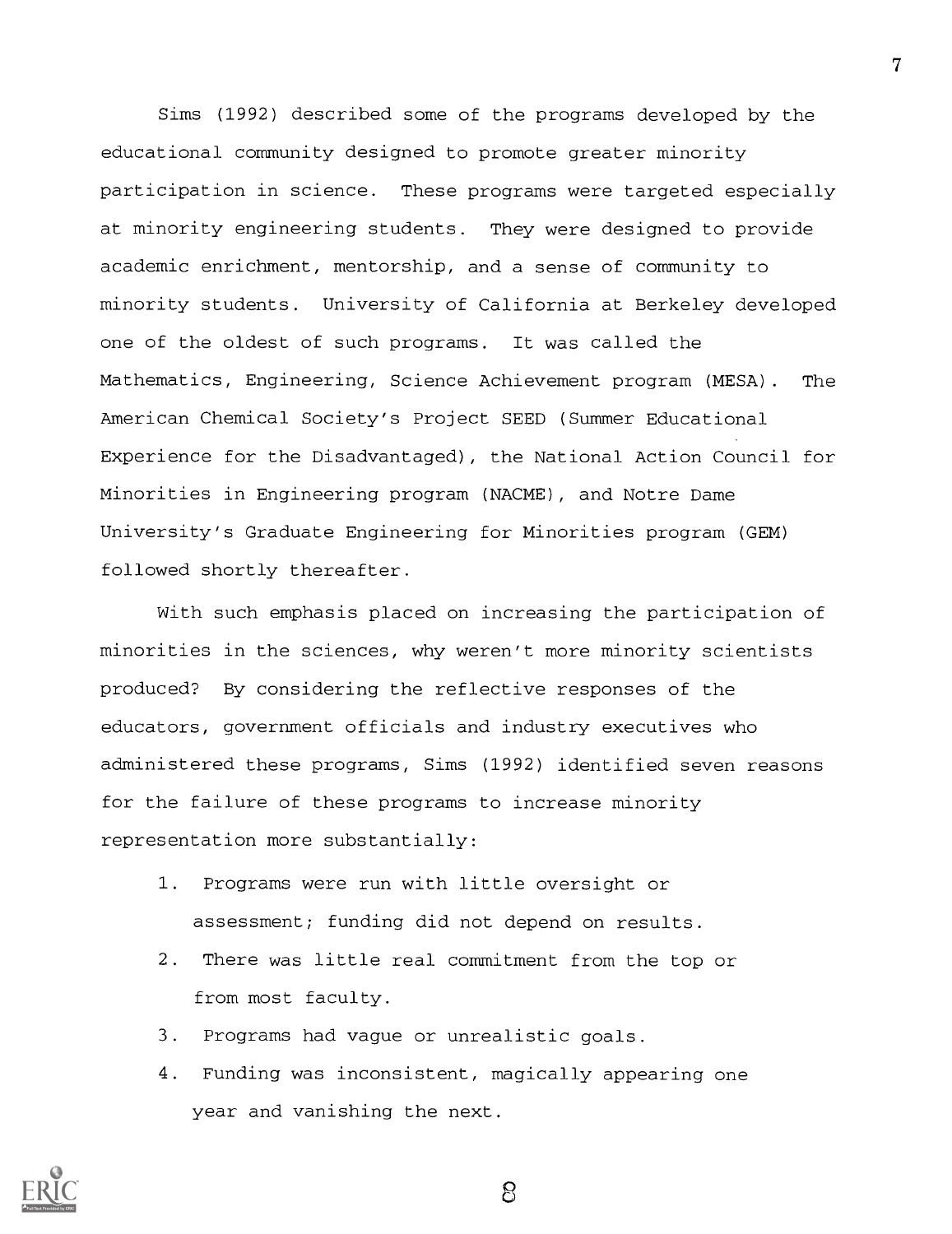- 5. Programs ignored subtle psychological issues, such as low expectations on the part of teachers and counselors.
- 6. Colleges recruited unprepared minority students and then left them to sink or swim.
- 7. Programs targeted college-age students or higher, instead of also going to the root of the problem in elementary and high schools.

Many of the efforts to increase minority representation in science have been programmatic and have not considered the individual as much as the group.

Not only is enrollment of African Americans a concern at predominantly White, four year institutions, but their graduation rate in natural science and science related majors is also a problem. For example, in 1989, the University of Minnesota-Twin Cities, The Ohio State University and the University of Texas-Austin respectively had the largest undergraduate enrollment in the United States. Nevertheless, during that year, none of these institutions ranked in the top 34 colleges and universities conferring baccalaureate degrees to African Americans in physical sciences, life sciences, and engineering/computer science/math (Black Issues in Higher Education, 1992). Contrast this with the three largest Historically Black Colleges and Universities, (HBCU's) Howard University, University of District of Columbia, and Southern University-Baton Rouge, in 1992 (Black Issues in Higher Education, 1992b). During 1989, these institutions ranked among the top 15 who conferred Baccalaureate degrees to African



 $\Omega$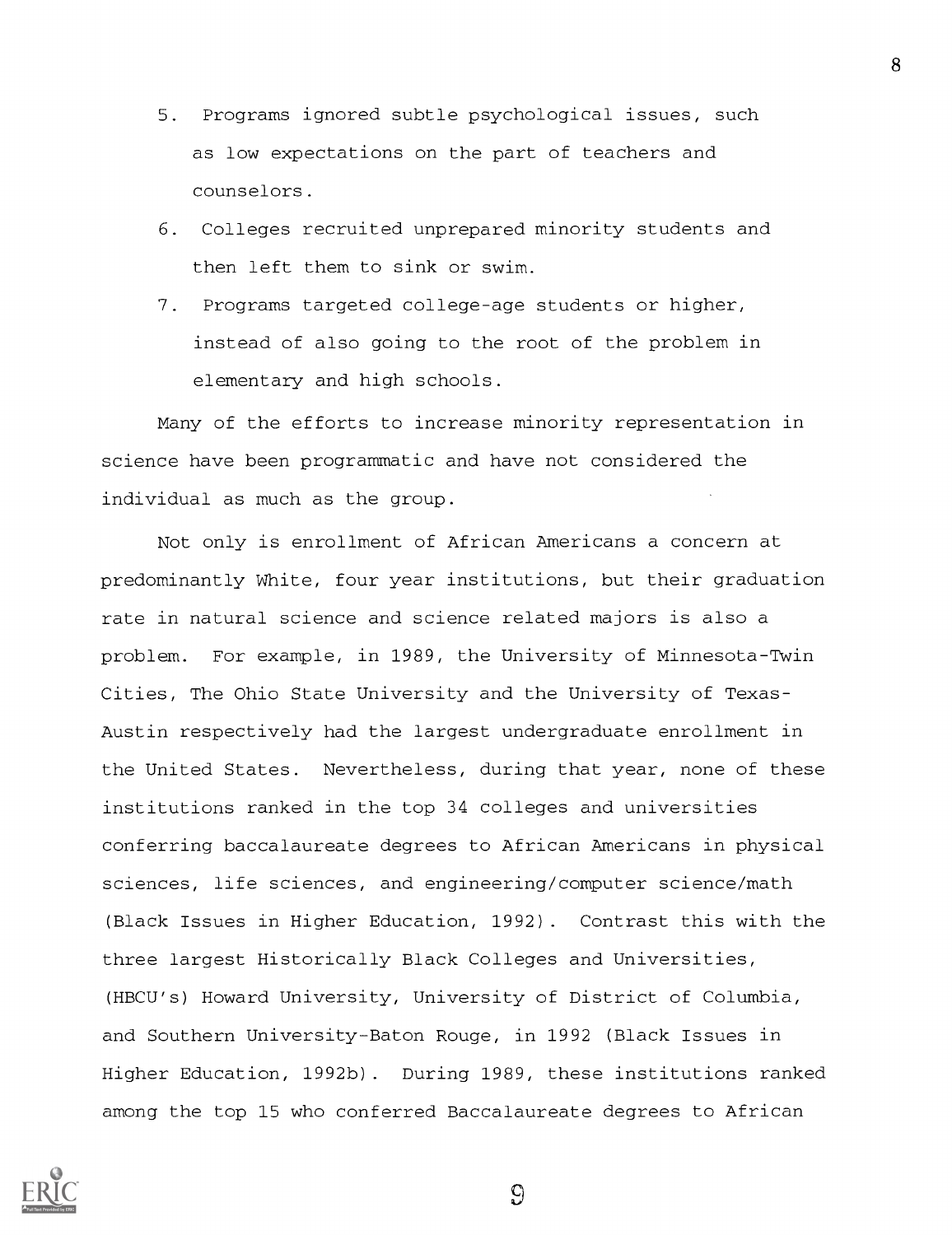Americans in physical sciences, life sciences, and engineering/computer science/math (Black Issues in Higher Education, 1992). More specifically, Howard, UDC, and Southern conferred degrees to their majors at a rate of 75.8%, 100%, and 100% in the physical sciences, 83.1%, 100%, 100% in the life sciences, and 77.9%, 90.4%, and 89% in engineering/computer science/math, respectively (Black Issues in Higher Education, 1992). Clearly such disparate figures suggest a major problem but also a possible source of useful information.

Another and different contributing factor to the low enrollment and graduation rate among minority be a perception of bias in the field. Among the findings of his survey of 1206 minority engineering students at 64 colleges and universities, Friedman (1990) found that although the African Americans had comparable math SAT scores to the Whites and Asians, 84% felt they faced special problems as minorities on campus. Many of these students cited the lack of role models as disturbing. Other researchers have also identified the absence or presence of suitable role models in the lives of minority students as extremely important (Wilson, 1987 & Young, 1983).

Of the African American students who chose a natural science or science related major, those who attended predominantly Black institutions were more likely to persist than those who did not. In a study of 186,000 first time, full time college freshmen, Cross and Astin (1981) looked for answers to three central questions regarding persistence. By holding certain predictors and factors constant, they investigated: (1) what effect the

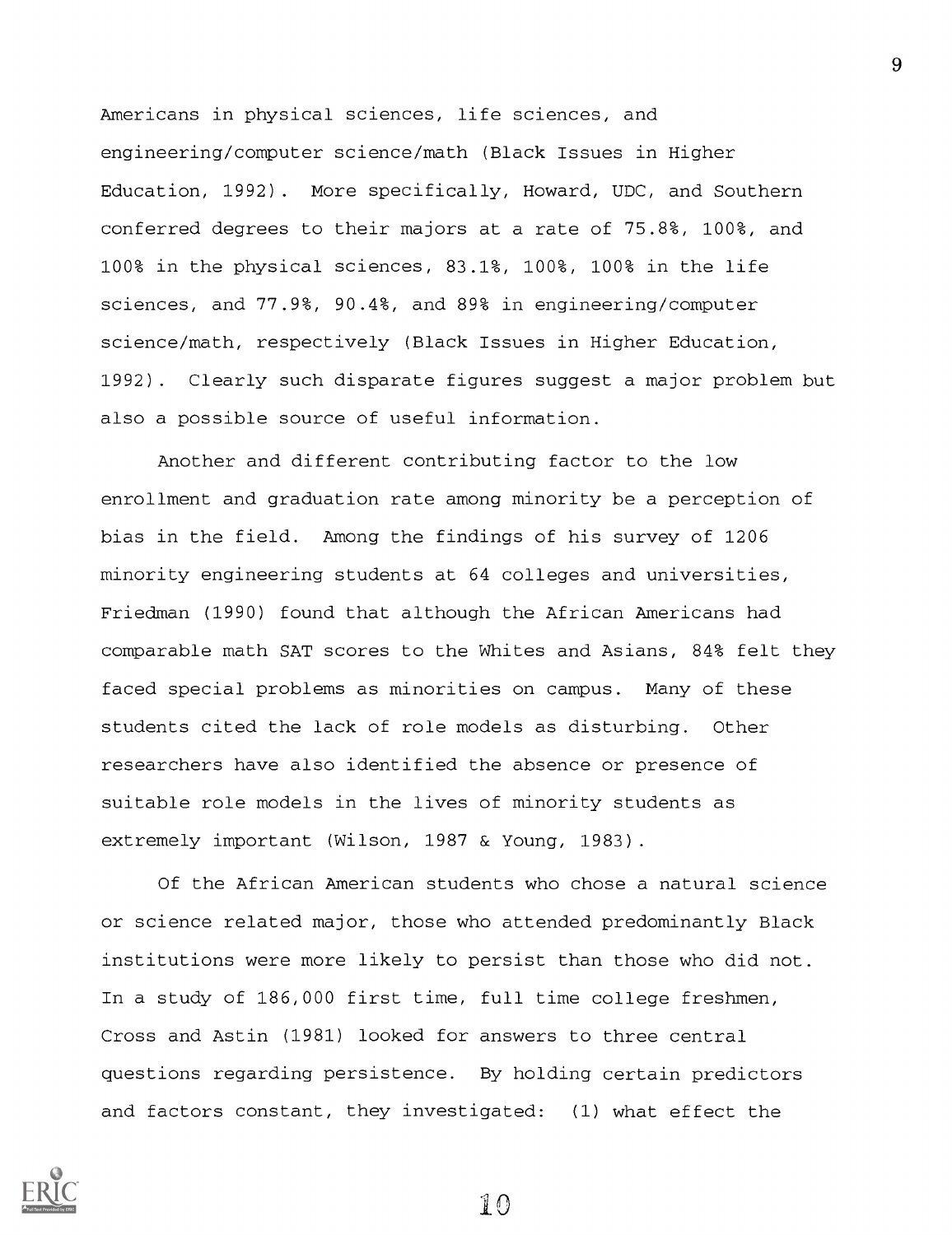student's race (Black or White) had on persistence; (2) whether students were able to persist longer in some types of educational environments than others; and, (3) what effect financial aid had on student persistence. In short, they found that (1) when holding predictors of persistence constant for both groups, race alone played little if any, significant role in persistence; (2) Black students were more likely to persist while attending predominantly Black institutions than their Black counterparts at predominantly White institutions; and, (3) Black students were less likely to persist based on financial aid and parental income constraints than White students. Cross and Astin's findings seem to offer support to those reported by Black Issues in Higher Education (1992). The difference in graduation rates among African American students attending predominantly White schools as opposed to those attending HBCU's indicate that persistence is aided by particular characteristics associated with HBCU's.

Unfortunately, the other studies most closely related to the question of persistence are those that directly address the issues of minority retention in the sciences. Persistence as it is used in this study, speaks to the student's efforts to remain in a science major. Retention is concerned with an educational institution's effort to decrease attrition.

The common thread running through most of the retention studies is that they examine the question of persistence through institutional responses to attrition. That approach has the affect of making these investigations failure-centered. Few studies systematically investigate why minority students succeed,



 $\prod_{i=1}^{n}$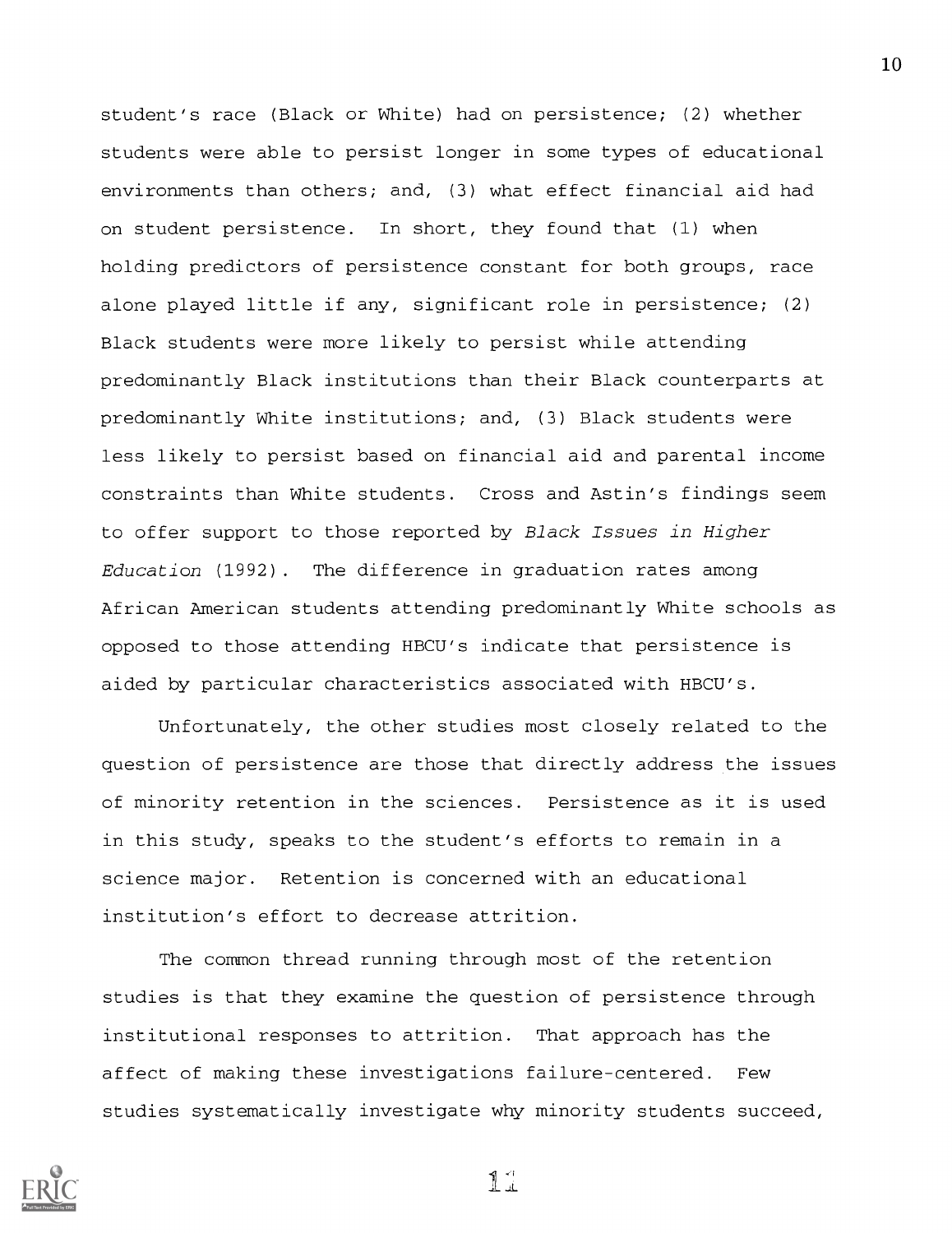as a guide to planning programs designed to increase persistence in natural science and science related majors. More specifically, the systematic study of the self-defined factors minorities credit as contributing to persistence in sciences are absent in the more recent published literature. This study unlike most others, examined student responses to the certain institutional characteristics rather than the institutional responses to what characterizes student attrition.

This is a qualitative study. It primarily delineated the factors that a group of minority upperclassmen identified as important to their persistence in natural science and science related career fields at a predominantly White, coeducational, major research university. In addition, the study identified the institutional characteristics those students felt they had to overcome in order to persist. Secondarily, the study also identified the factors that influenced their interest in science. In order to reduce the potential for interference from intervening variables, this study of minorities was limited to African Americans. The ten African Americans in this study were people of Black African decent who had at least three generations of their ancestors born in the 48 contiguous states. Persistence in this case, was demonstrated by students who entered higher education with the desire to become natural science and science related majors as freshmen, completed the required courses leading to those majors, and formally declared such majors as upperclassmen. A major research university was defined as one that in practice, emphasized the production of original research by its faculty.

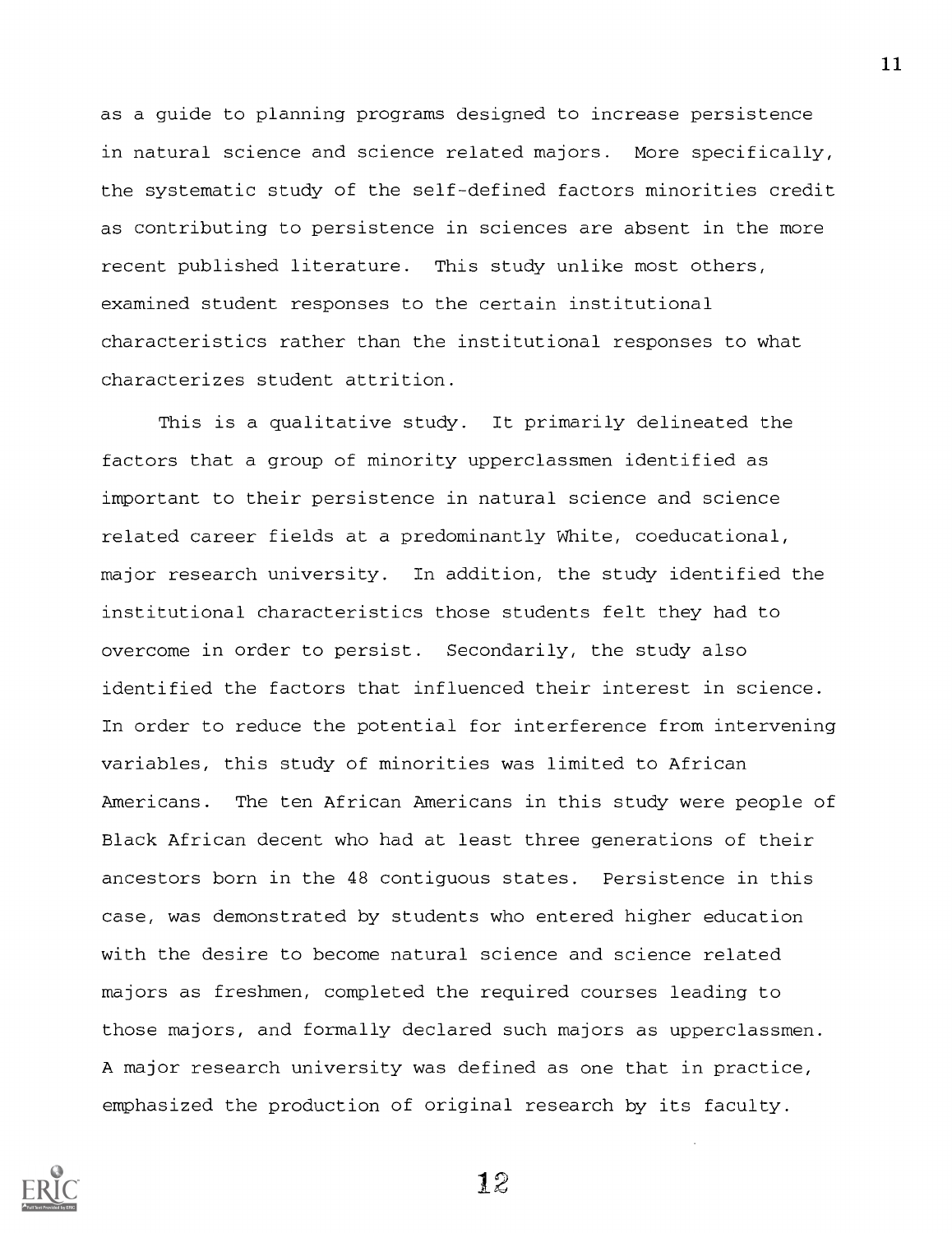The guiding questions selected for study were as follows:

- (1) What affective factors had a major influence on persistence in science, or a science related-field?
- (2) What experiences in and out of college did the participants regard as having the greatest impact on their views of science?
- (3) How did the presence or absence of institutional support influence the undergraduate experiences of the participants?
- (4) How did the life and career goals of the participants affect their present choices?

This study also considered participant perceptions with regard to the cultural phenomena that shaped their perceptions (Tesch, 1990), of the question of persistence in science and science related areas. The use of a research design that employed aspects of ethnographic research methodology seemed most appropriate for the type of data that was collected. Like ethnography, this study examined the relationships between categories (Tesch, 1990), studied fewer subjects in greater detail (McCracken, 1988), and attempted to describe various aspects of a culture (Bogden & Biklen, 1992). Unlike ethnography, this study did not examine subjects in situ, from the vantage point of a participant-observer (Tesch, 1990). Since perception is actively constructed by each individual, the findings of associated with this study will be written from the constructivist perspective (Wilson, 1992).

All of the participants in the study attended the same predominantly White, coeducational, major research university. In order to protect the anonymity of the study's participants, the

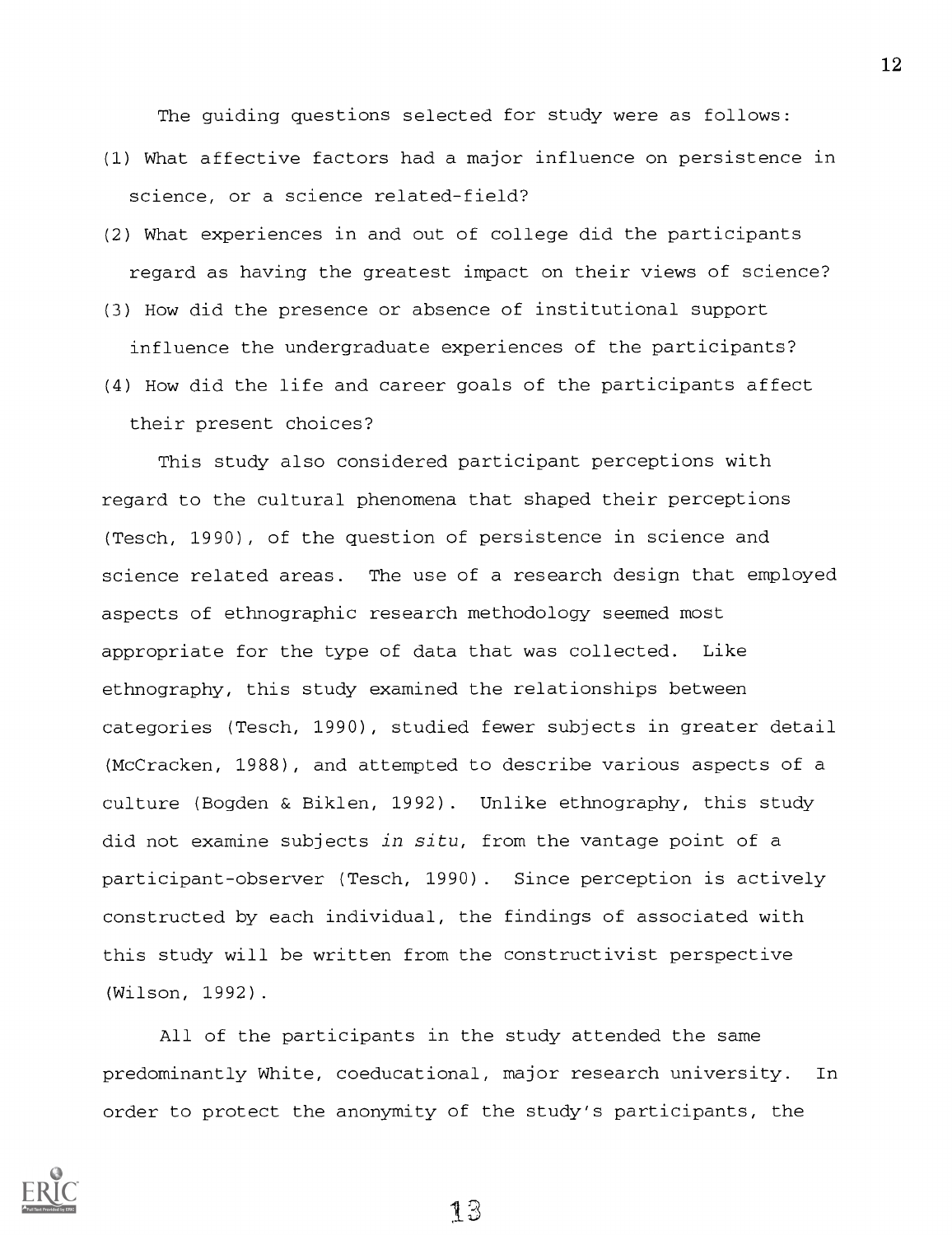institution will be referred to by the pseudonym 'Rustic University' in all subsequent references.

# THE SETTING OF THE STUDY

Rustic University is a public, coeducational, state supported university of the Atlantic seaboard region of the United States. It first opened its doors to White, male, in-state residents in the late 18th century. Shortly thereafter, it admitted White males from other states. It boasts a number of 'firsts' in the nation in terms of facility construction and academic programming. In addition to its educational function, Rustic established its research and service traditions early in the 19th century. Graduate programs were initiated in the late  $19th$  century.

Excellence in research, teaching and service in conjunction with its long history has earned the University a high ranking among colleges. It is presently ranked in the top quartile of the best colleges in the United States (US News and World Report, 1992). Although undergraduate instruction has been identified as a priority, Rustic is clearly a research institution. This is evidenced by the following excerpt from the preamble of its mission statement adopted in the 1980's:

...The University is a research university. Fundamental to this designation is a faculty actively involved in research, scholarship, and creative work, whose teaching

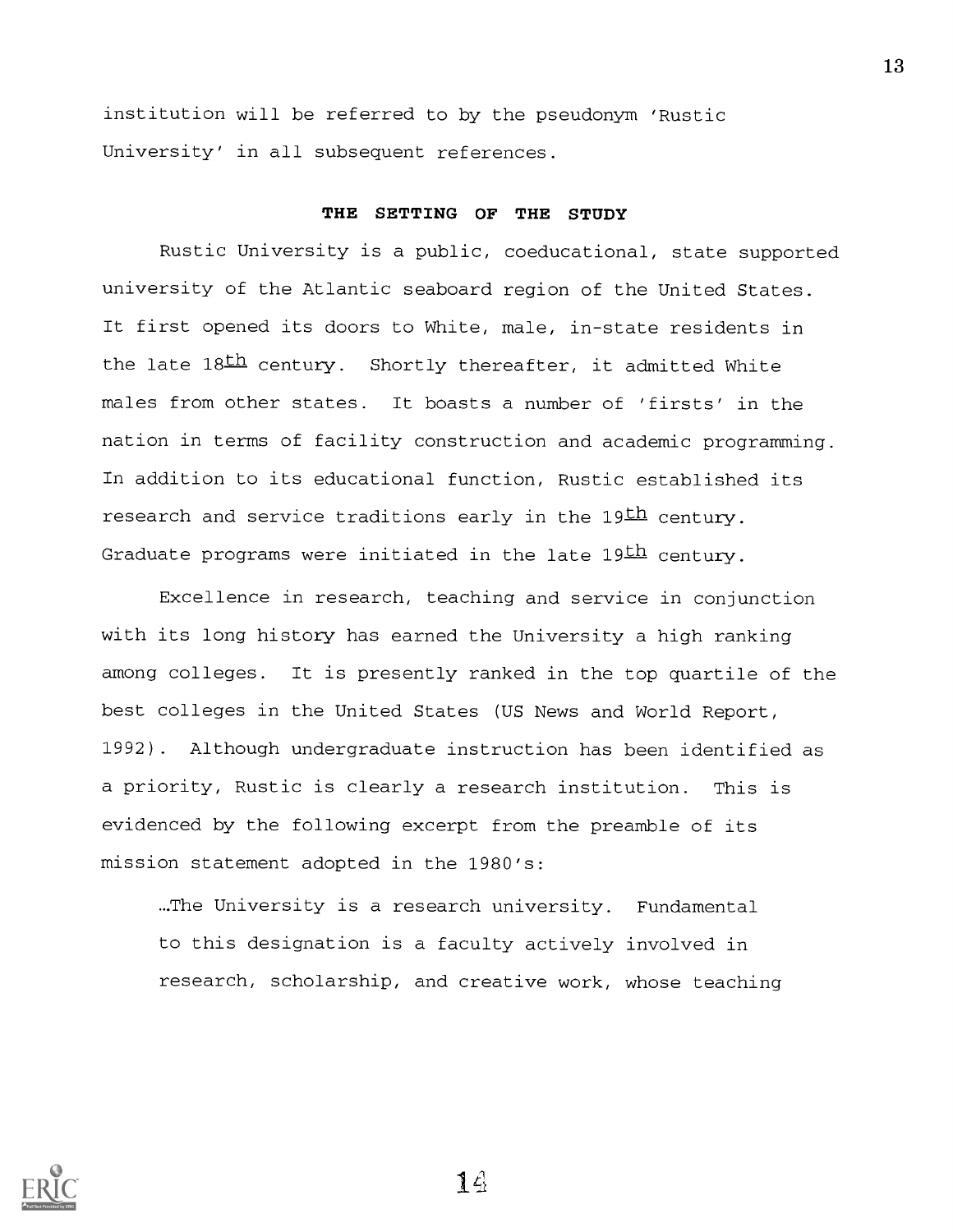is transformed by discovery and whose service is informed by current knowledge... $<sup>1</sup>$ </sup>

Rustic presently offers over 65 baccalaureate, 85 master's and 60 doctoral programs. It also confers five professional degrees. It has a student enrollment approaching 25,000 and fulltime faculty approaching 2,000. The enrollment in courses offered to underclassmen is typically very large resulting in a high student/instructor ratio. It is not considered unusual for some classes to consistently enroll approximately 500 students in a single section of a course.

Rustic is located in what is best characterized as a small, 'college town'. The University is the town's major employer. In some fashion, all of the surrounding businesses are affected by the number of people associated with Rustic. This is clearly evidenced where there is well over a 50% decrease in residential population at the end of terms or during school breaks and the dormitories are closed.

Much like the student population demographics on campus, the population demographics in town present a minority population significantly smaller than the White population. By far, the largest of the minority groups in both instances is African American. However, the number of African Americans involved in highly skilled or technical science careers at Rustic represent a smaller percentage than even their small population statistics. Consequently, the paucity of role models outside the university as

<sup>1</sup>Mission statement excerpted from the Rustic University undergraduate catalogue.

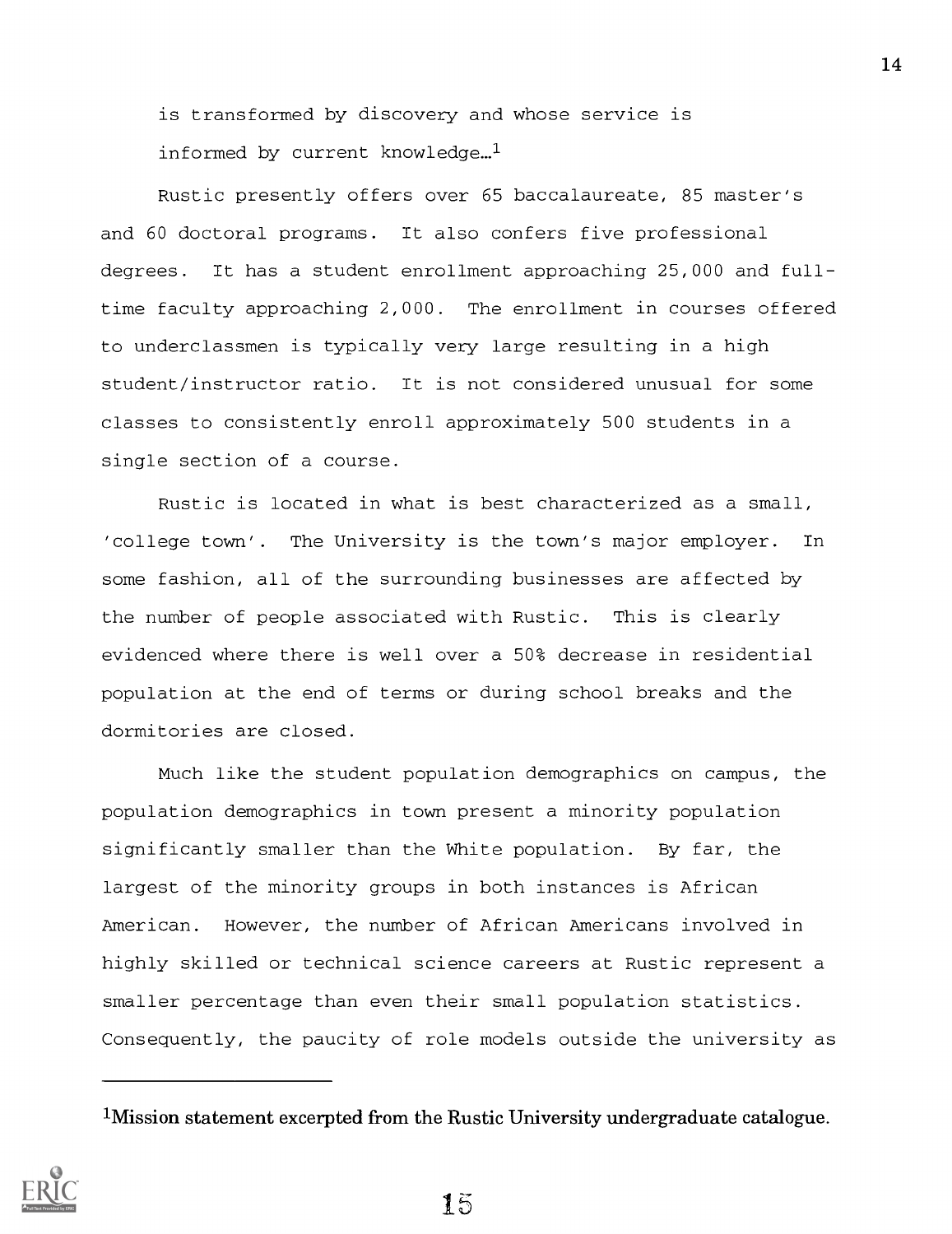well as inside may tacitly discourage wider participation in the sciences among the African American students. The following section describes why a remedy to this continuing circumstance is needed.

# Methodoloav

With the previous sections in mind, the overarching research question becomes, "Why do some members of minority groups persist in their pursuit of natural science and science related career fields against discouraging odds?" This investigation of minorities was limited to 10 African American upperclassmen majoring either in natural science or science related disciplines at a predominantly White, coeducational, major research university of the Atlantic seaboard region. Demographic information was collected. Using methods of naturalistic inquiry, three, indepth, audio taped interviews were conducted with each respondent in order to elicit pertinent information about persistence. The respondents' background, family, schooling, and other influences on persistence were examined. The respondents were queried about their experiences within their respective disciplines. Included is an investigation of what affective factors influence their persistence in their disciplines. The audio taped data were transcribed, coded, and qualitatively analyzed utilizing grounded theory methodology with regard to the factors that influenced persistence among the respondents. Since ethnography has been and continues to be defined in many different ways by researchers with many different purposes, for this study, ethnography is defined as a means 'to describe and analyze all or part of a culture or



1B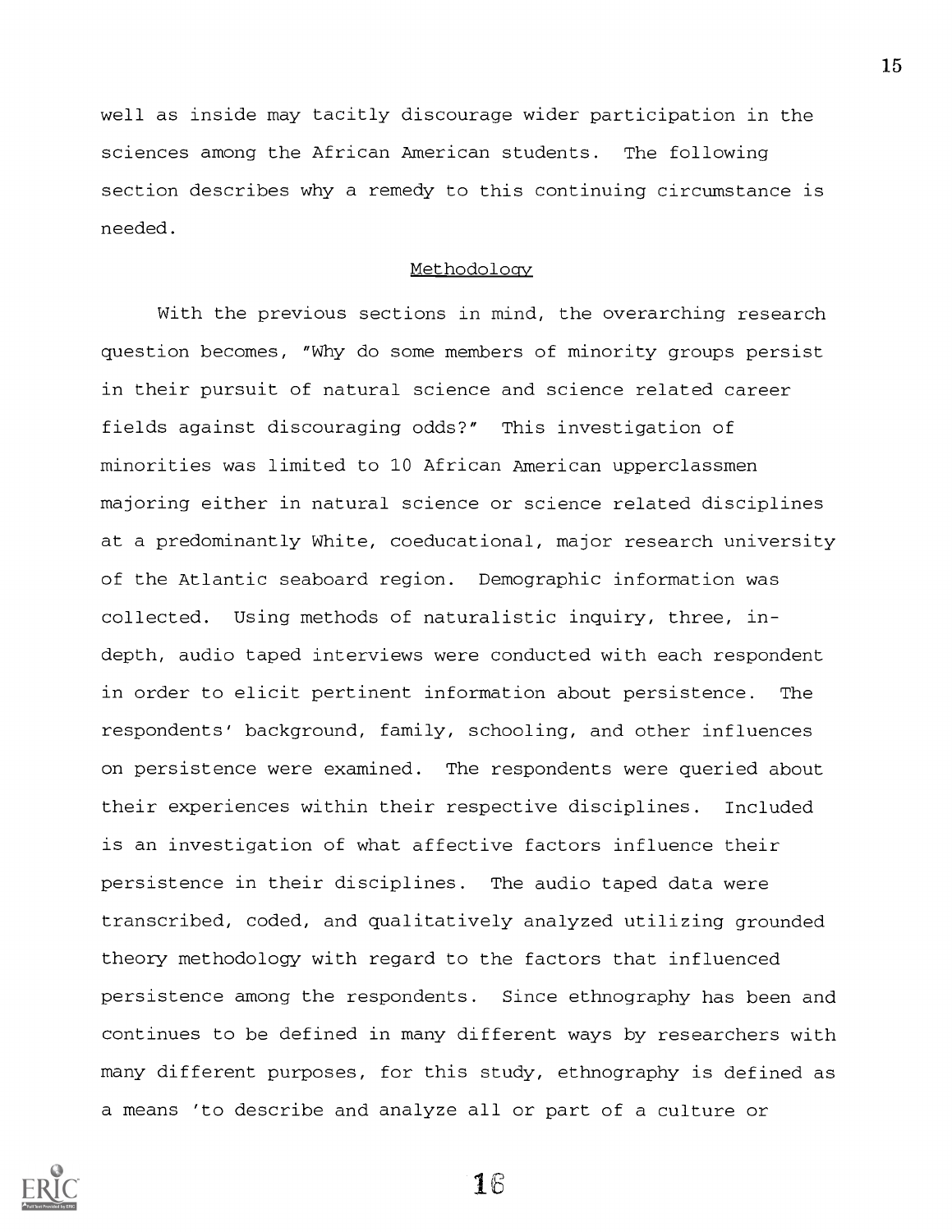community by describing the beliefs and practices of the group studied and showing how the various parts contribute to the culture as a unified, consistent whole' (Tesch, 1990). This definition would indicate that ethnography is the study, analysis and description of culture. The manner in which culture is studied, analyzed and described constitutes ethnographic research methodology.

#### RESPONDENT CHARACTERISTICS

# GENERAL CHARACTERISTICS

All ten respondents completed the participant intake questionnaire. Their responses are chronicled in Table 1. Forty percent of the respondents had achieved senior status prior to their participation in the study. Sixty percent of the respondents were female. There were 3 biology majors, 2 chemistry majors, 2 pharmacy majors, and one each studying radiological sciences, physics, and biomedical engineering majors. All were reared in what they defined as either a rural or suburban community and attended public schools. All of the respondents reported that both parents were always actively involved in their lives, even in the case of divorced or never-married parents. The formal education of the mother was greater or equal to than that of the father in 80% of the cases. Seventy percent of the respondents had siblings. Of that 70%, all were either the youngest or the oldest child in their family. Ninety percent viewed their socio-economic status as lower middle or middle class. Sixty percent graduated from a predominantly White high



17 BEST COPY AVAILABLE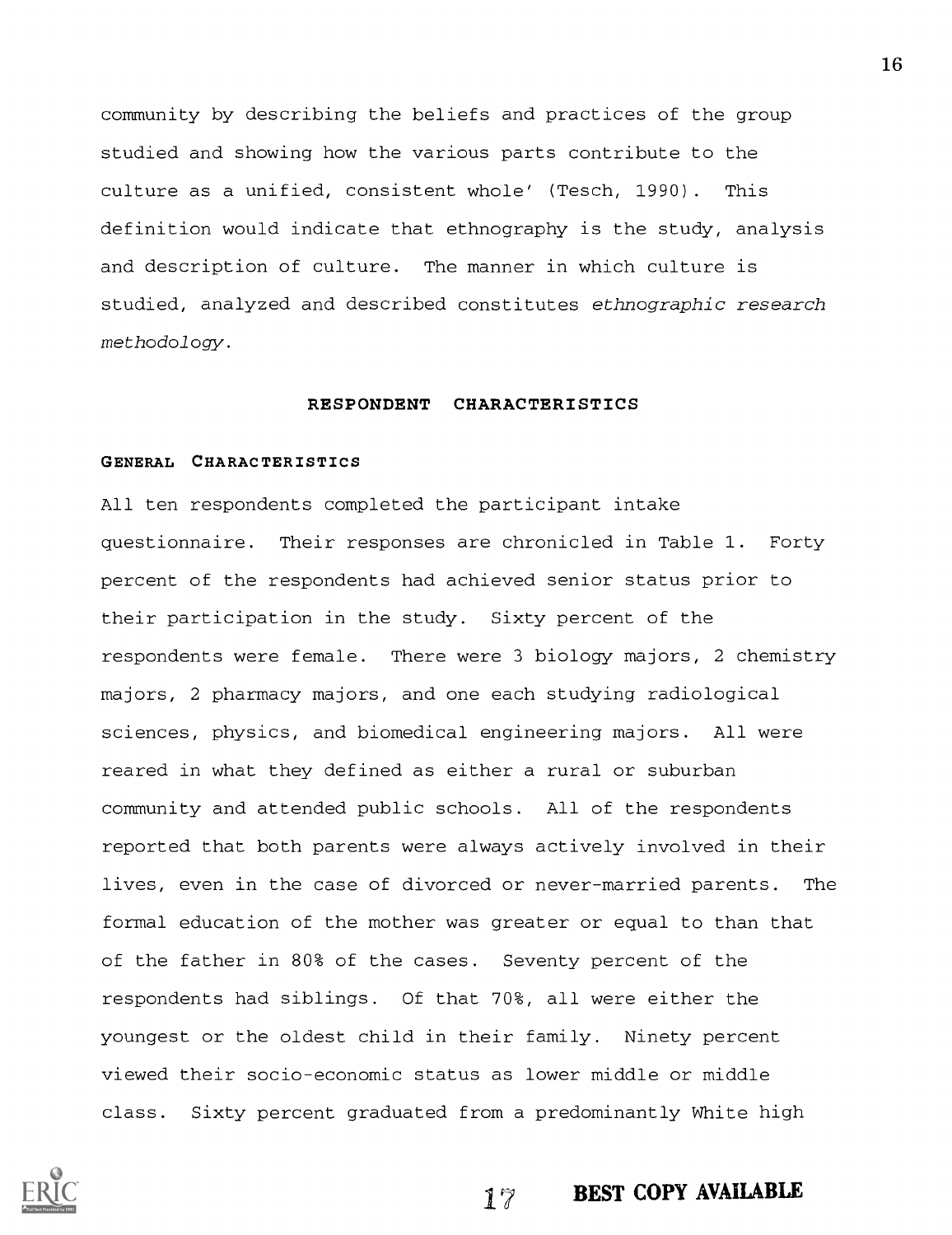| Table 1.--Demographic Information                                                                                                            |                       | on Participants <sup>*</sup> |                |                         |                          |               |           |                                                                                                                                                                 |          |                |
|----------------------------------------------------------------------------------------------------------------------------------------------|-----------------------|------------------------------|----------------|-------------------------|--------------------------|---------------|-----------|-----------------------------------------------------------------------------------------------------------------------------------------------------------------|----------|----------------|
| Respondent <sup>1</sup>                                                                                                                      | $\blacksquare$        | $\mathbf{\Omega}$            | S              | 4                       | LO                       | 6             | Ņ         | $\infty$                                                                                                                                                        | တ        | $\overline{a}$ |
| Student Status <sup>2</sup>                                                                                                                  | ທັ                    | ຜັ                           | ち              | う                       | ທັ                       | ち             | ຜັ        | ち                                                                                                                                                               | ち        | ち              |
| $\text{Major}^3$                                                                                                                             | Phar                  | Chem                         | Bio            | Bio                     | Engr                     | Rad           | Bio       | Chem                                                                                                                                                            | Phar     | Phys           |
| Gender                                                                                                                                       | 匞                     | $\geq$                       | $\mathbf{z}$   | [エ                      | $\geq$                   | Ĺ             | Ŀ         | Ŀ                                                                                                                                                               | Ŀ        | $\geq$         |
| Age                                                                                                                                          | $\overline{21}$       | $\Omega$                     | $\overline{2}$ | $\overline{\mathbf{a}}$ | $\Omega$                 | $\infty$      | 22        | $\overline{2}$                                                                                                                                                  | $\infty$ | ត              |
| Home Community Type <sup>4</sup>                                                                                                             | $\boldsymbol{\omega}$ | $\mathbf{R}$                 | <b>S</b>       | $\mathbf{R}$            | $\boldsymbol{\omega}$    | $\omega$      | $\Omega$  | $\Omega$                                                                                                                                                        | R        | $\Omega$       |
| Mother's Education <sup>5</sup>                                                                                                              | B <sub>A</sub>        | <b>MS</b>                    | ပ္တ            | ပ္တ                     | <b>NIS</b>               | SC            | <b>SM</b> | BS                                                                                                                                                              | HS       | ပ္တ            |
| Father's Education                                                                                                                           | MS                    | Elem                         | SC             | HS                      | PhD                      | HS            | BS        | BA                                                                                                                                                              | HS       | BS             |
| Siblings <sup>6</sup>                                                                                                                        | N/A                   | <b>OB</b>                    | OBS            | N/A                     | N/A                      | <b>YBS</b>    | YS        | УB                                                                                                                                                              | OBS      | OBS            |
| Socio-Economic Status <sup>7</sup>                                                                                                           | MC                    | LMC                          | <b>NC</b>      | LMC                     | UMC                      | LMC           | <b>NC</b> | <b>DM</b>                                                                                                                                                       | LMC      | MC             |
| HS-Afr. Am.:White:Other <sup>8</sup>                                                                                                         | 500:1                 | 7:3:1                        | 4:5:1          | 2:4:1                   | 1:10                     | $\frac{1}{5}$ | 3:5:1     | 3:4:1                                                                                                                                                           | 10:1     | 9:10:1         |
| No. in HS Graduating Class                                                                                                                   | 376                   | 275                          | 889            | $\frac{8}{2}$           | 904                      | 333           | 527       | $\frac{8}{3}$                                                                                                                                                   | 150      | 227            |
| Total No. of HS Science Classes                                                                                                              | $\overline{2}$        | $\infty$                     | $\infty$       | $\infty$                | $\overline{2}$           | $\infty$      | $\infty$  | $\overline{a}$                                                                                                                                                  | $\infty$ | $\overline{a}$ |
| *Presented in order of first interview<br><sup>1</sup> Respondent identifier number                                                          |                       |                              |                | degrees.                |                          |               |           | 5 Elem-Elementary School; HS-High School, SC-Some<br>College; The rest of the designations refer to earned                                                      |          |                |
| 2Jr-Junior; Sr-Senior.                                                                                                                       |                       |                              |                |                         | Brother(s); S Sister(s). |               |           | 6Respondent's perceived socio-economic status reported.<br>LMC-Lower Middle Class; MC-Middle Class; UMC-Upper<br>Middle Class; N/A-none; O-Older; Y-Younger; B- |          |                |
| Engineering (Applied Sciences); Phar-Pharmacy; Phys-<br>3Bio-Biology; Chem-Chemistry; Engr-Biomedical<br>Physics; Rad-Radiological Science;. |                       |                              |                | Middle Class.           |                          |               |           | Respondent's perceived socio-economic status reported.<br>LMC-Lower Middle Class; MC-Middle Class; UMC-Upper                                                    |          |                |
| 4R-Rural; S-Suburban.                                                                                                                        |                       |                              |                |                         |                          |               |           | 8 Ratio of African American/White/Other in HS. When 2<br>numbers are reported, no 'Others' were reported.                                                       |          |                |
| 00<br>p=1                                                                                                                                    |                       |                              |                |                         |                          |               |           |                                                                                                                                                                 |          | $\mathbb{Q}$   |
|                                                                                                                                              |                       |                              |                |                         |                          |               |           |                                                                                                                                                                 |          |                |
|                                                                                                                                              |                       |                              |                |                         |                          |               |           |                                                                                                                                                                 |          |                |

 $\underset{\overbrace{\mathsf{F} \text{ full fast Proof of by EHC}}} \bigcirc$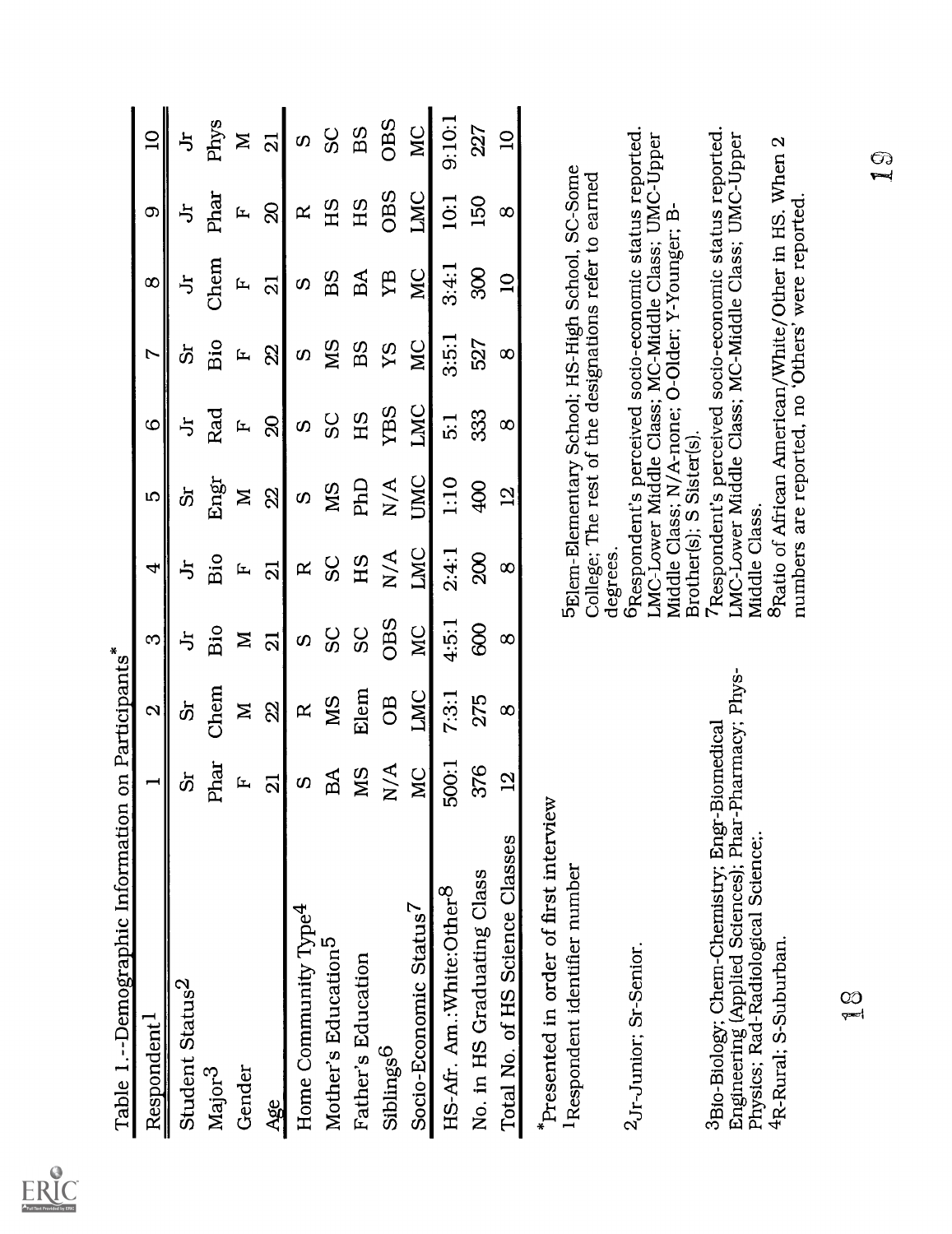school. All had completed high school science courses beyond the six (general science one and two, biology one and two, and another set of two science courses) that were required for entrance into Rustic University.

# SPECIFIC CHARACTERISTICS

The following is a profile of each of the participants in the study:

Ann: A 21 year old senior, majoring in pharmacy. Her parents are well educated (college degree or beyond) and are employed in scientific fields. She is their only child. She was reared in what she defined as a progressive, suburban African American community. She presented a poised, self-confident persona. She spoke confidently about both her background in science, having had several classes beyond those required for high school graduation and her inquisitiveness about science.

Jim: A 22 year old senior, majoring in chemistry. Although his mother has significantly more schooling than his father, he believes that his entire family regards his father as the head of the family and respects him as such. He was educated in a small, rural high school but credits his mother with his ability to present himself positively in broader circles. He was a thoughtful respondent and viewed every activity he participated in as one that would help prepare him for greatness.

Bill: A 21 year old junior, majoring in biology. He was reared in a suburban community by parents who had attended college. He credited most of his success to the strong family

20

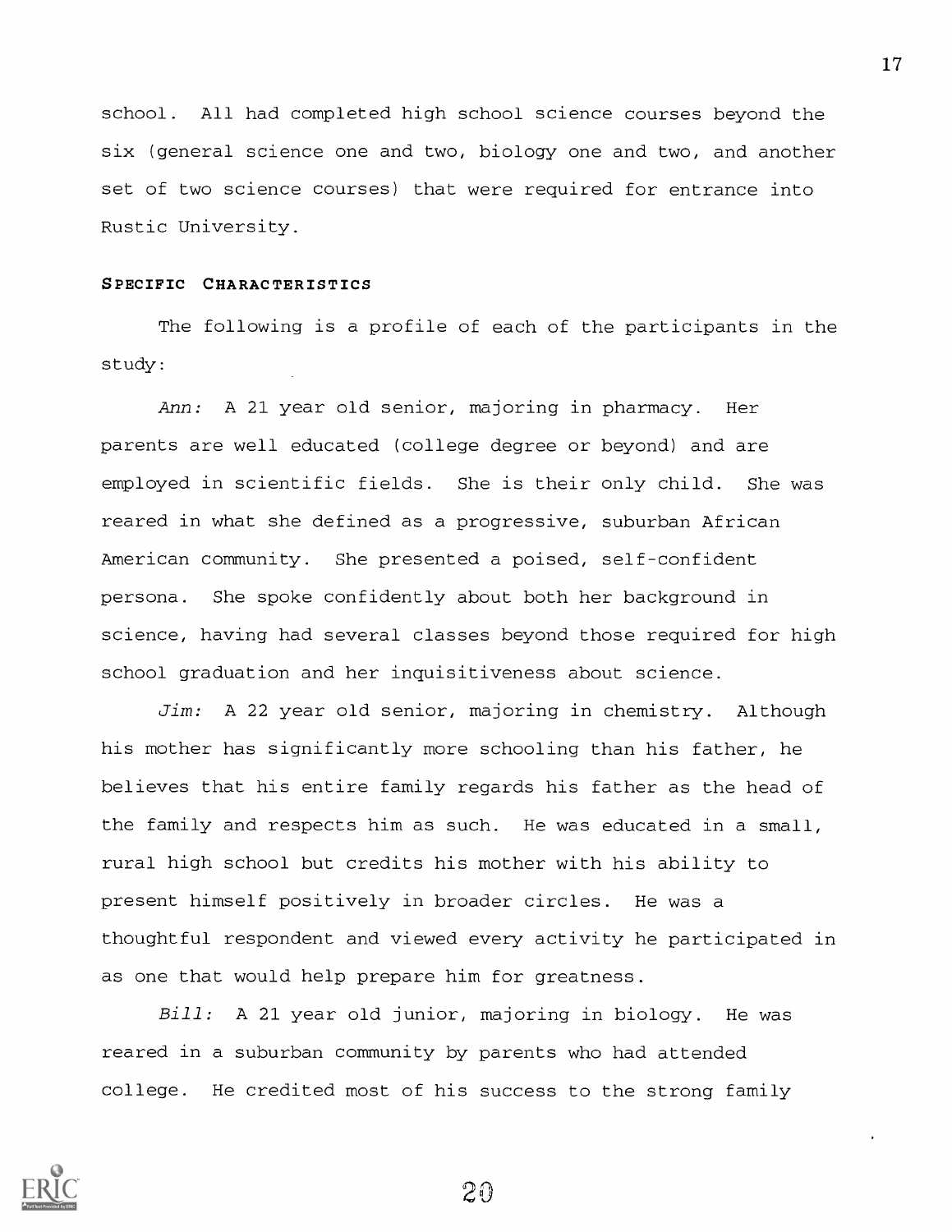unit that sustained him. He graduated from a large high school in a neighboring community. He had a voracious appetite for learning. He changed his major several times because his interests continued to expand, not because of his inability to master any one discipline. He was also finishing a minor in French.

Sue: A 21 year old junior, majoring in biology. She was schooled and reared in a small, rural community by a single parent for most of her life due to divorce, though she believed her father to be an integral part of her life. She demonstrated little self-confidence during the interviews for this study. As she answered, she seemed to be in search of the 'correct' answer and continually looked for approval for her point of view. Her responses frequently began or ended with, 'I don't know' which she used as a qualifier.

Carl: A 22 year old senior, majoring in biomedical engineering. He was the only child of highly schooled suburban, upper middle class parents. He defined his parents as 'very demanding' but some of his responses indicated that his parents were almost domineering. He expressed an interest in asserting himself more but did not know how to do so without incurring the wrath of his parents. He was very shy, yet projected an arrogantly superior intellect when discussing his coursework.

Kim: A 22 year old junior, majoring in radiological sciences. Her family encouraged her to achieve so that her younger siblings had something to aspire to. She always demonstrated great responsibility for the progress of her family



# $2\lambda$  BEST COPY AVAILABLE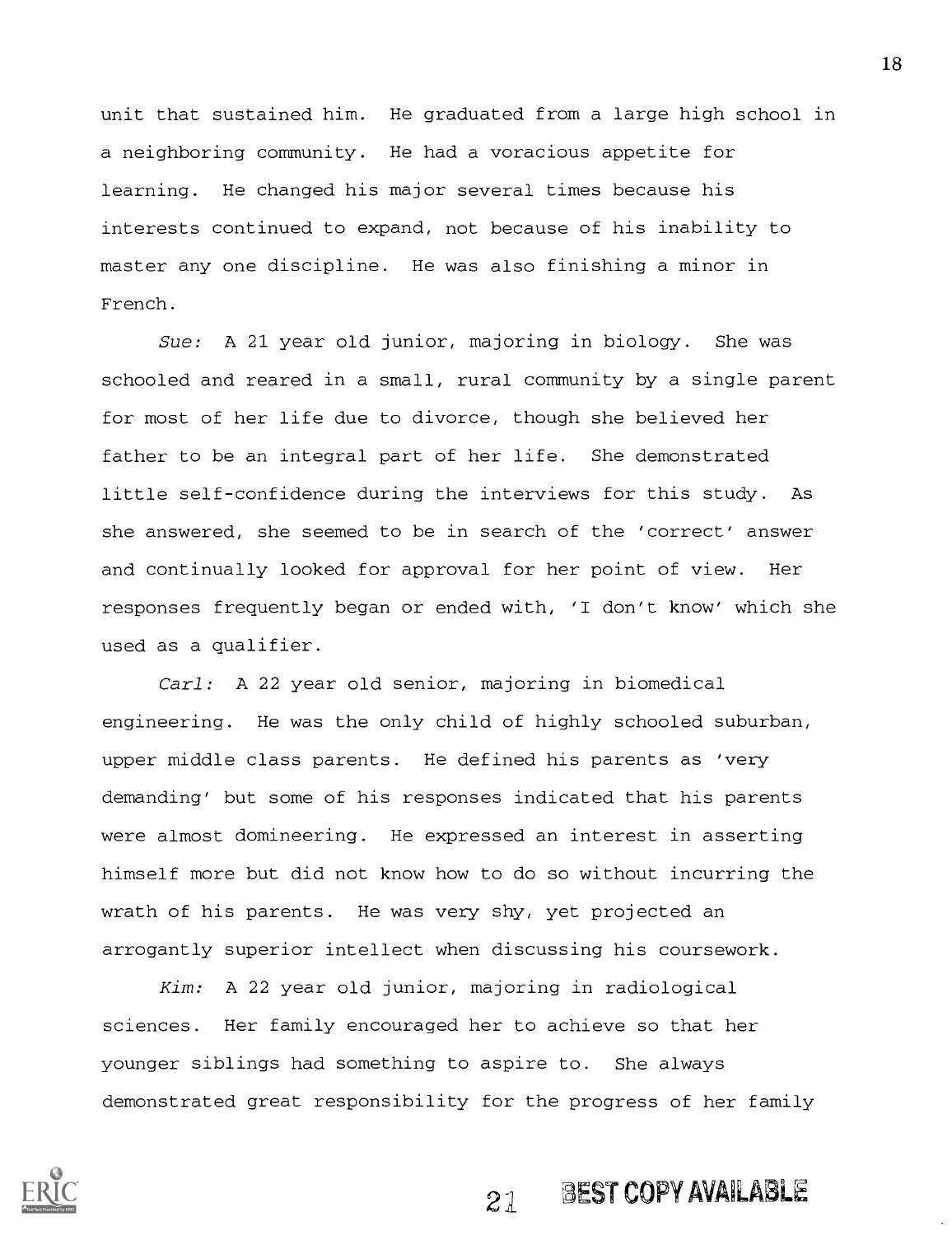and community. She was very directed in her studies and wanted to go back to her community as an inspiration to other African Americans. She also wanted to shatter all stereotypes that Whites had about African Americans through her achievements.

Jane: A 22 year old senior, majoring in biology. She was part of a close knit, supportive family and she and her younger sister were inseparable. She credited her experience in a predominantly White high school as making her aware of the difference in treatment between people of different ethnicities. Her personality was as fiery as it was comedic. She would move easily between laughter about a situation to indignation about a perceived injustice.

May: A 21 year old junior, majoring in chemistry. She was a very shrewd, savvy young woman who knew what she wanted out of life. She had drawn herself a plan and was in the process of carrying it out, no matter how difficult the campus environment became. She wore a sense of 'cool' like an expensive garment that she would never do without and had little tolerance for anyone who was 'uncool'.

Sally: A 20 year old junior, majoring in pharmacy. Sally was a study in complexities. While she was unhappy with the education available to her in her rural hometown, she looked to her older sister as a role model in educational matters. There were any number of times that one clearly explained response would be contradicted by a later one. She was able to explain how she felt at a particular time in the past in the voice of the person that she was at that time. In many instances, that person was

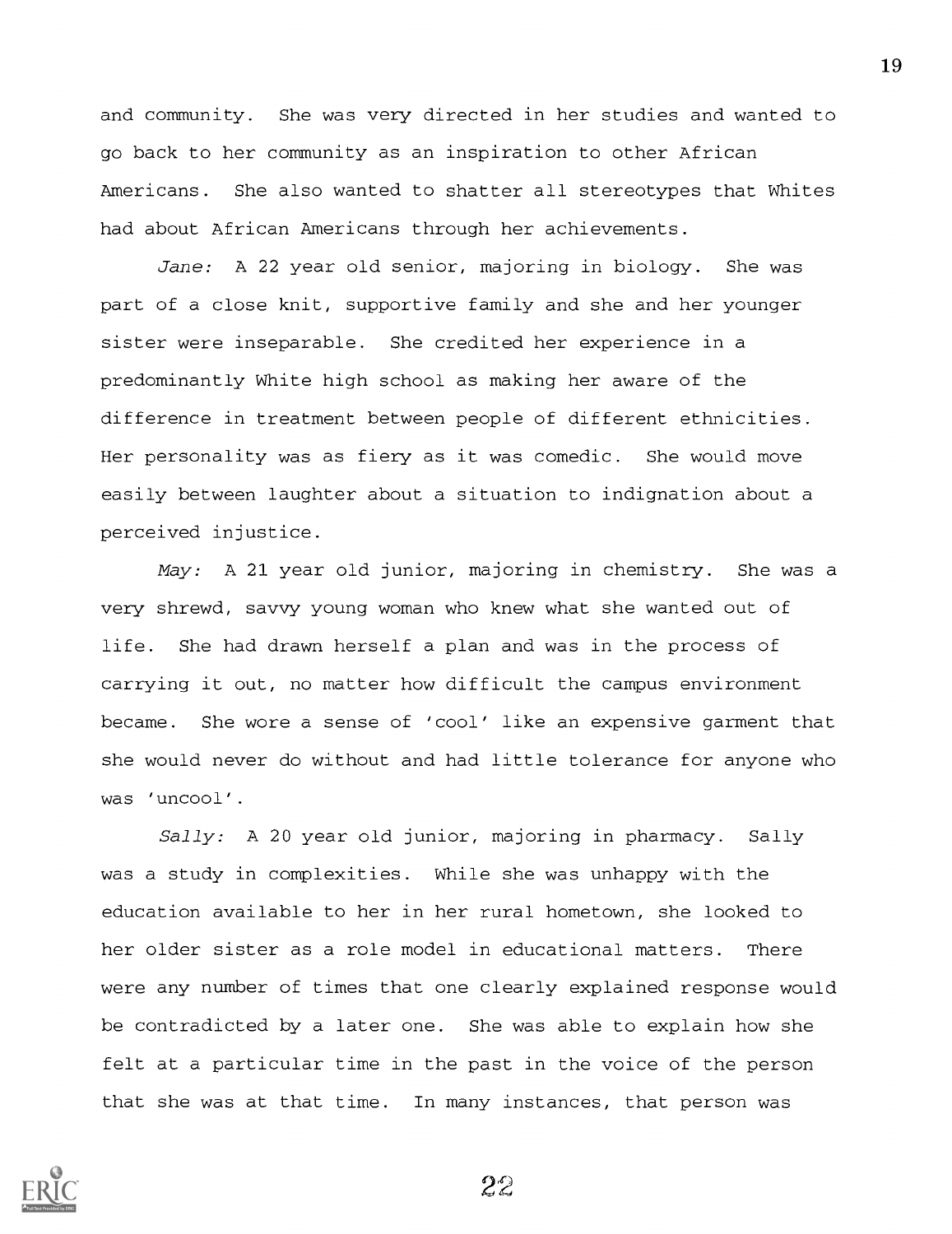quite different from the person she was in the present. This was different from most of the respondents, who described the past in retrospect.

Dick: A 21 year old junior, majoring in physics. In addition to the science courses he completed in high school, he also took a number of advanced mathematics courses. He was the cynic of the group. He came to Rustic academically prepared to compete and confronted the expectation of others that he would not do well. He also expressed what appeared to be both pain and anger when he discussed perceived injustices. He reacted to the slights of the university very deeply and found it difficult to discuss any of them openly.

Although the participants have been introduced in the previous section, space constraints preclude the the inclusion of the raw data from which the investigations draw. For a more detailed description of the raw data, please see (Hines, 1992).

#### THE DEVELOPMENT OF SELF RELIANCE AND AUTONOMY

The statements made by many of the respondents including Sally and Dick upon reflection on their high school experience, indicate that they held their teachers responsible for their lack of academic preparation for college. Similarly, the statements made by many respondents including Jim, Kim, and Sally revealed that they held those closest to them responsible for telling them what they would need to know about college. All of the respondents knew at the time that they had not done what they could have to prepare for college. They admitted that they didn't



 $23$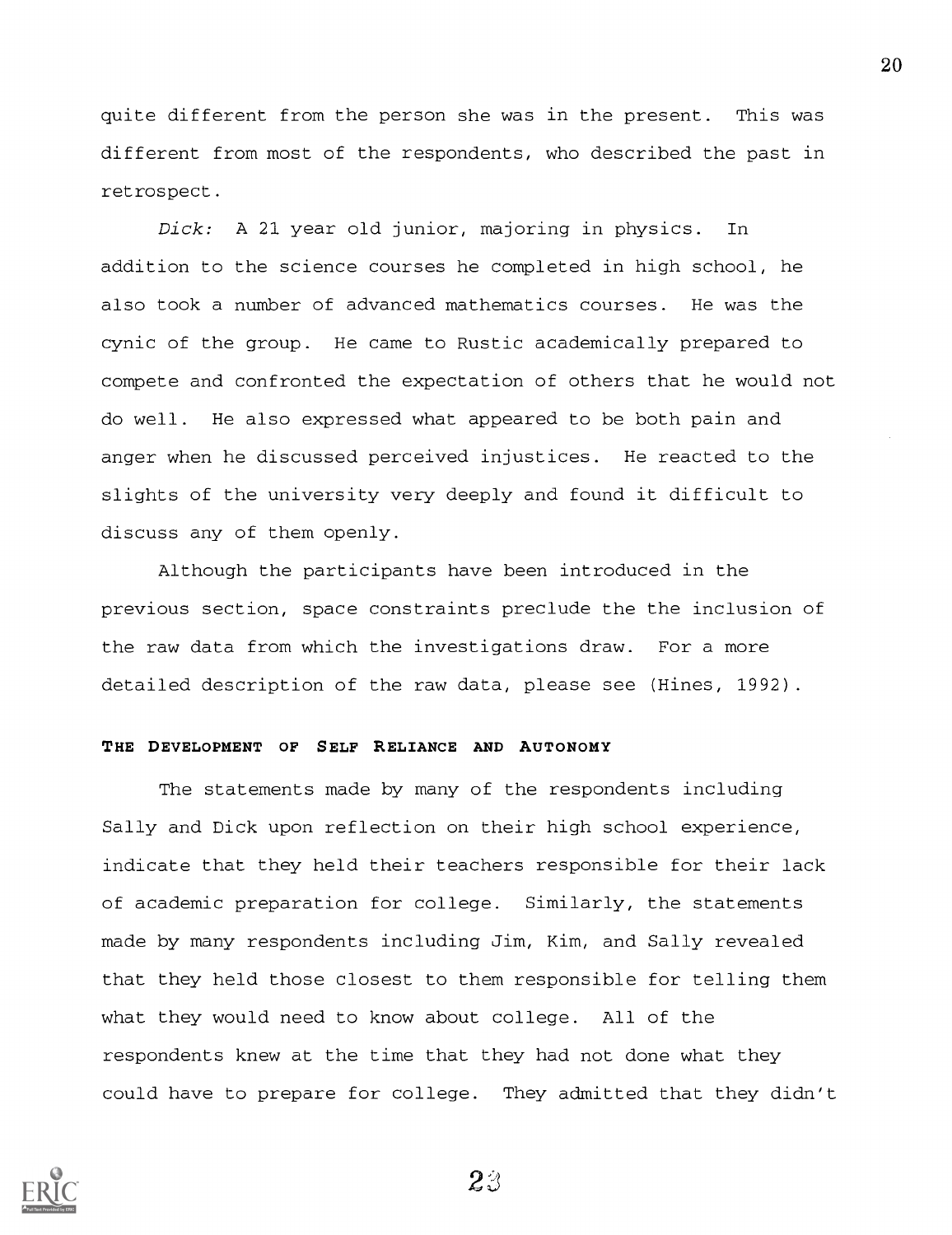study enough, they didn't listen to the advice offered about college by their friends and families, and they didn't do very much investigation about college.

Just as many believed their academic preparation for college was not as good as they wanted it to be, their early college grades were also not what they hoped for. Earning low grades sets up a crisis situation, especially for those who had always earned high grades with little effort. Thus, the need to develop appropriate study behaviors was unnecessary in completing educational tasks during primary and secondary education. In order to survive this period, these students must develop these behaviors with all due speed. Those who do so can remain in college, those who cannot are asked to leave. It is at this point that a number of students either leave the university or change their majors to non-science disciplines (Fleming, 1984). With their esteem bruised, many of those students leave the university before they are asked to do so (West, 1984). Others may not have strong support systems. Still others may have parents who hate to witness the pain of their children and encourage them to come home (Hines, 1992).

Between the time these respondents entered college and achieved upperclassmen status, they began to demonstrate the development of self reliance and autonomy. Instead of quitting, they turned their attention inward and tried to make up for what they perceived as their deficiencies. These findings seem to be in agreement with those of Trippi & Stewart (1989). By examining self-appraisal variables, SAT scores and high school grade

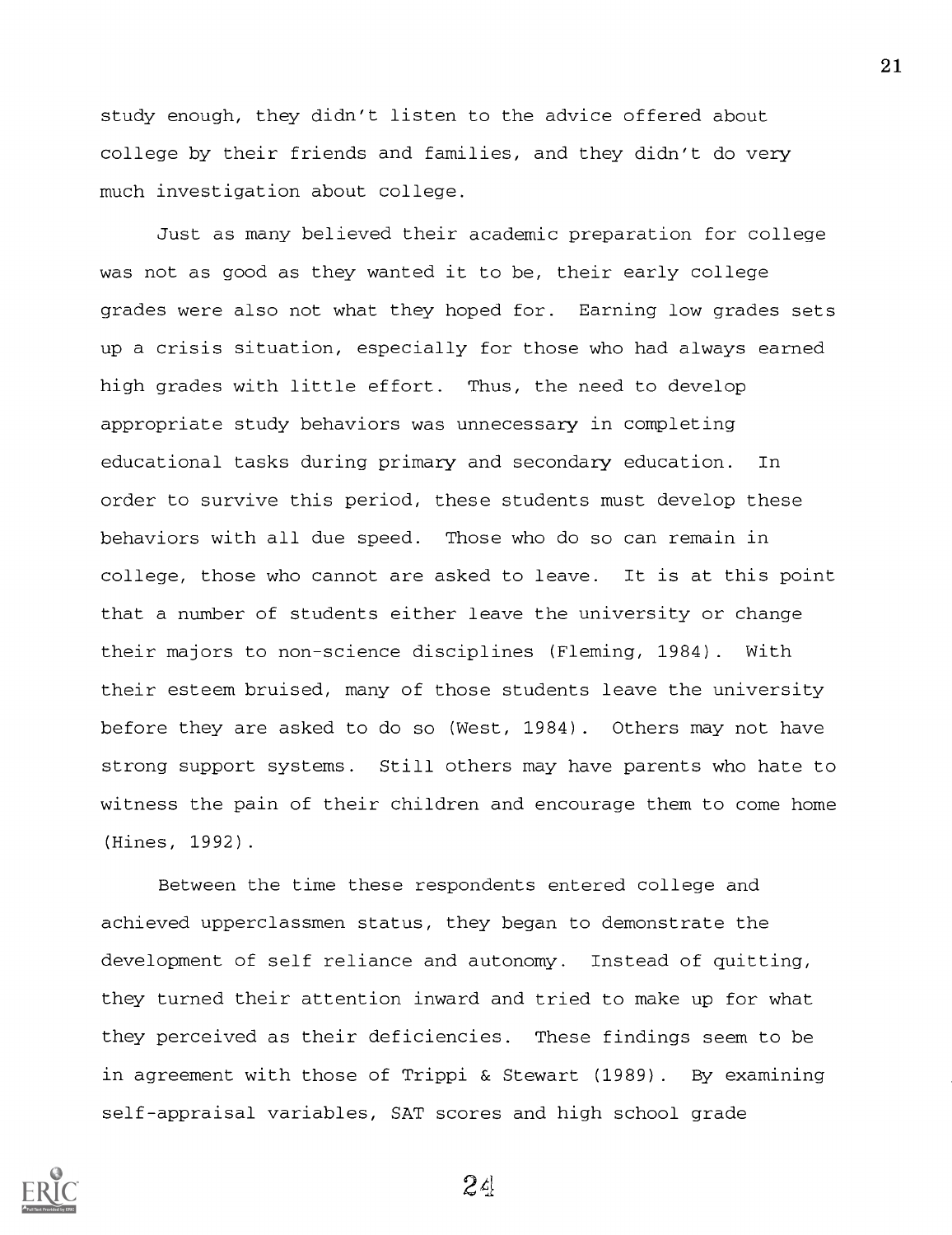performance, they developed a profile of Black freshman persisters and their anticipated grade performance. They suggested that those students who persist are those who expect to perform well academically and recognize the areas that they must improve in order to be successful. The respondents did not change their majors to disciplines that were viewed as less labor intensive than science. They wanted science careers. The respondents cited the support systems they developed with family and peers as instrumental to their ability to turn inward and persist. They also held that it was important to maintain a place where they could go on campus to get help when they felt they needed it and to be affirmed in a university setting that they deemed as less than optimal.

All of the respondents had also developed strong help seeking behaviors. They didn't necessarily get help when they were new Rustic students, but they understood the necessity of doing so later and were not nearly as shy about getting the help that they need. At this stage, much less of their self-esteem was associated with having to get help.

This observation of the development of successful high school students into successful college students is not atypical according to Piagetian development theory (Hines, 1992). However, in order to maintain persistence, it is necessary to help students to develop a sense of personal responsibility for education earlier than college. It is prior to that first disappointment that college level intervention would be most helpful in order to promote persistence in science among African Americans.

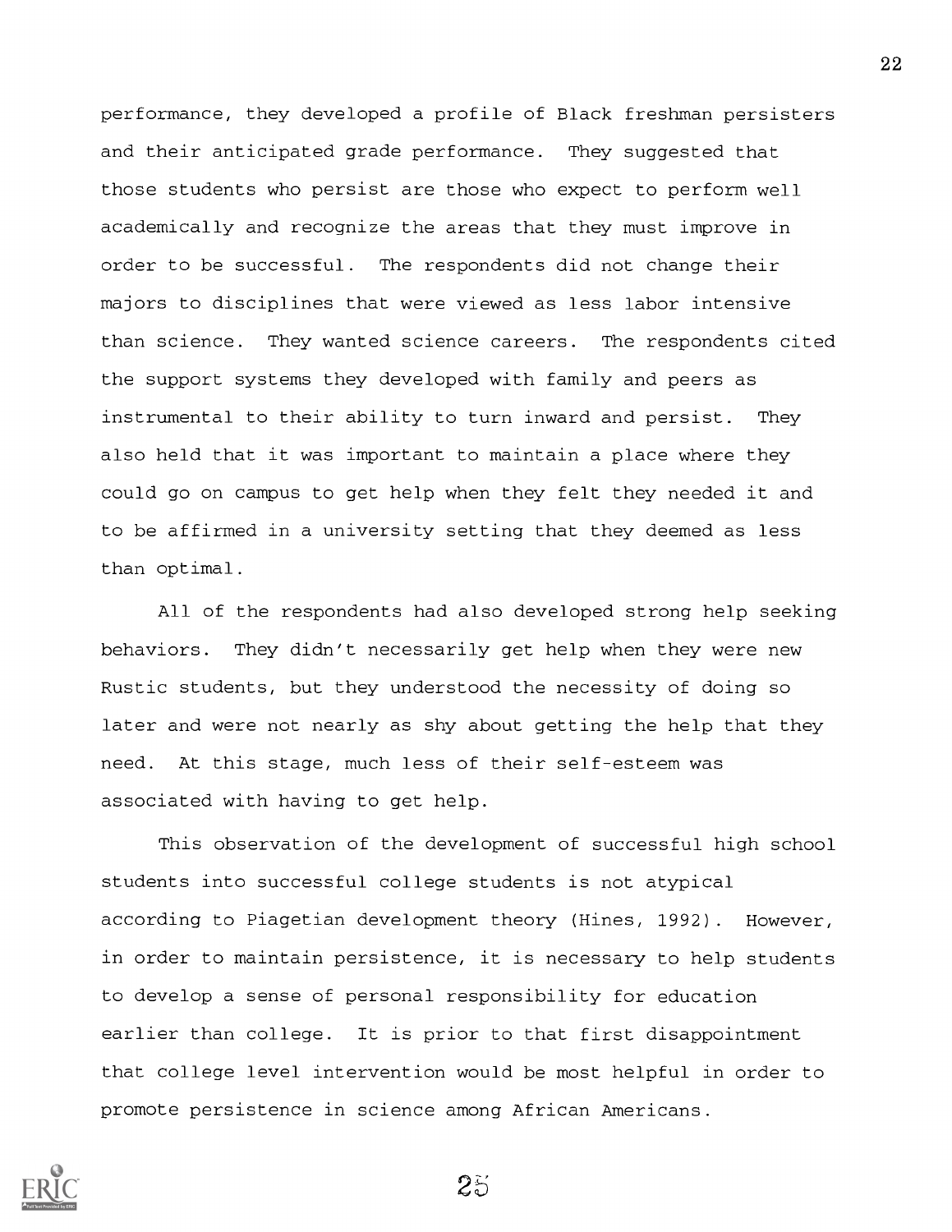## RESIGNED, YET PERSISTENT

Throughout all of respondent narratives, the sense of resignation expressed by each was irrepressible. Time and time again, the respondents suggested that they were not comfortable with various aspects of the university environment, but they were determined not to be dispirited by conditions they lacked the power to change. In other words, while the respondents understood the university environment, they felt powerless to change it and were resigned to the inevitability of their discomfort with the environment. The level of importance of having access to an excellent quality of education certainly was given a higher priority than personal comfort. These students placed their goals for education at such a high premium that education emerged as the primary motivation and a major factor in their persistence.

None of the respondents conveyed a sense of being able to change the climate of the university as it affected them. They were not revolutionaries. The respondents had developed a greater sense of responsibility (i. e., self reliance and autonomy) during college years, but they did not appear wholly to take an assertive stance when they encountered racism, sexism or stereotypical behavior. Rarely did they choose to challenge individuals involved in an incident that made them uncomfortable. They never reported such incidents to university authority figures. Their involvement in campus organizations whose goals included the promotion of racial harmony was only peripheral. With graduate and professional school on the horizon, their focus was on continued grade improvement.



26 BEST COPY AVAILABLE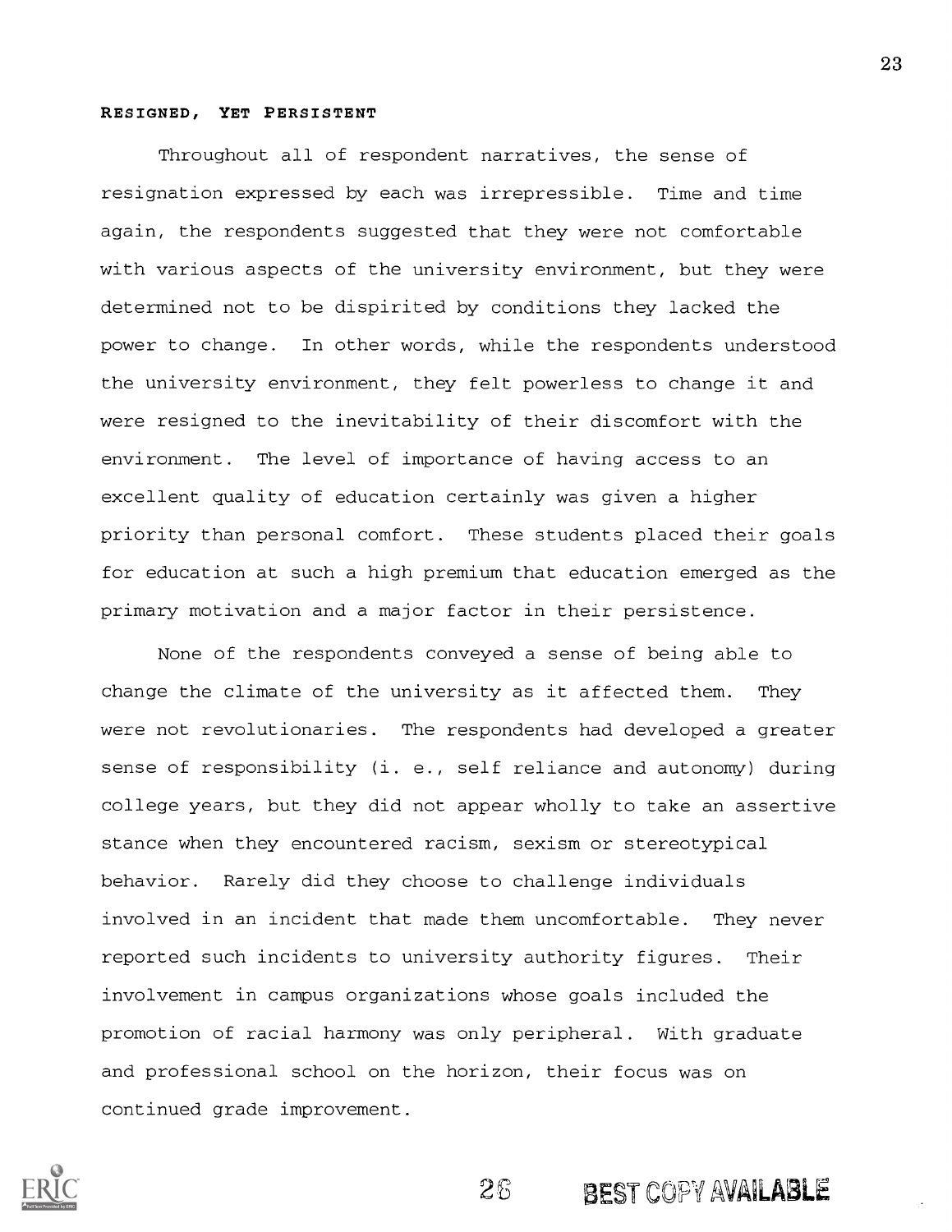Conversely, the observation that the self reliance and autonomy in these respondents may not have been as highly developed in issues regarding the uncomfortable university environment may also be interpreted in another manner. While the respondents recognized the uncomfortable university environment, they chose to turn inward and concentrate on how they would react to it. Their primary interest was not in changing the minds of others around them. They were most interested in looking beyond Rustic. This can also be interpreted as a highly developed sense of self reliance and autonomy because the respondents actively chose to devote their attention to the academic rather than the social/environmental issues of the campus.

Whatever the interpretation of the data with regard to the development of self reliance and autonomy, it seems reasonable to say that silence in the face of discriminatory behavior did not aid their course. For some, such resignation may act as a motivator to complete the learning task. But for most, as indicated by the retention studies, it is defeatist. Thus, it is necessary to reduce the factors that lead to alienation, first to attract a greater number of African American students to campus and second to increase persistence of African American students in the sciences.

# PRODUCT VS. PROCESS

The respondents in this study became interested in science careers at very young ages. Although they did not know very many substantive details about their choice of disciplines and the



27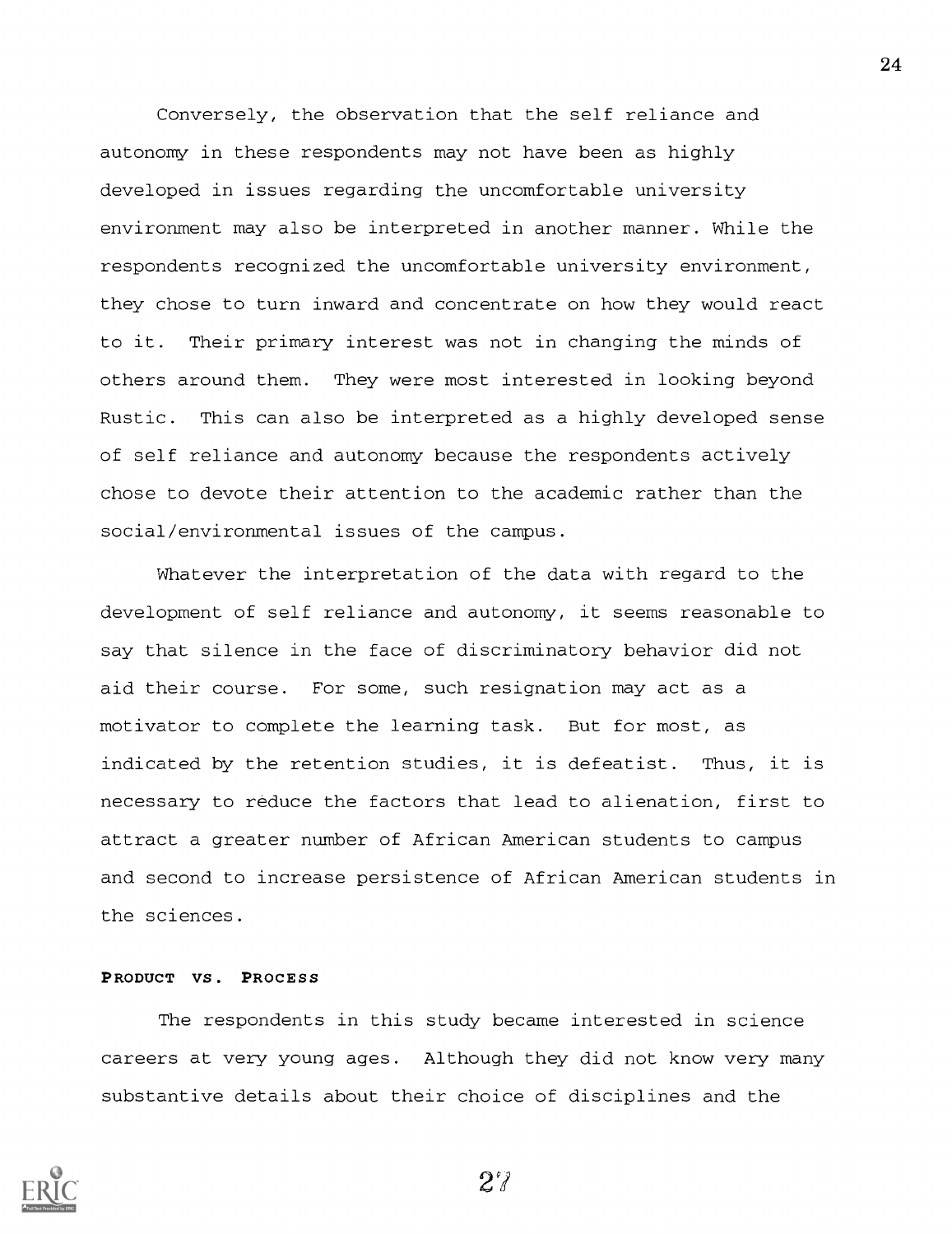demands they would encounter, they remained convinced that those careers were the ones they wanted to pursue. These beliefs were based on very little fact. Similarly, it is safe to allege that those who chose not to pursue those careers or disciplines based their decisions on just as few facts. The lack of facts may also be a factor in the change of majors and the absence of persistence among African American students.

The respondents strongly believed it was the responsibility of teachers to better prepare them for the realities of academia. They also expected them to teach students about career choices and what was required for success in their careers. Whether or not such expectations are fair to the teachers, they implied that such shortcomings worked against persistence in science.

When considering in combination the paucity of facts surrounding the decision to pursue a particular major with the perception of the merits of a particular profession, the process vs. product dimension of the data can be examined. The respondents were more motivated to persist in science by the profession that they wanted to pursue, than by love of the discipline associated with the profession. Although they chose to learn the commensurate science, in many instances they did so because of their career aspirations. With consideration to the responses offered concerning the negative interactions associated with studying science at Rustic, it is not entirely clear whether they would choose to persist in the study of science if it was not needed for their chosen profession. Many science educators believe that the way to assist students in persisting in science



2a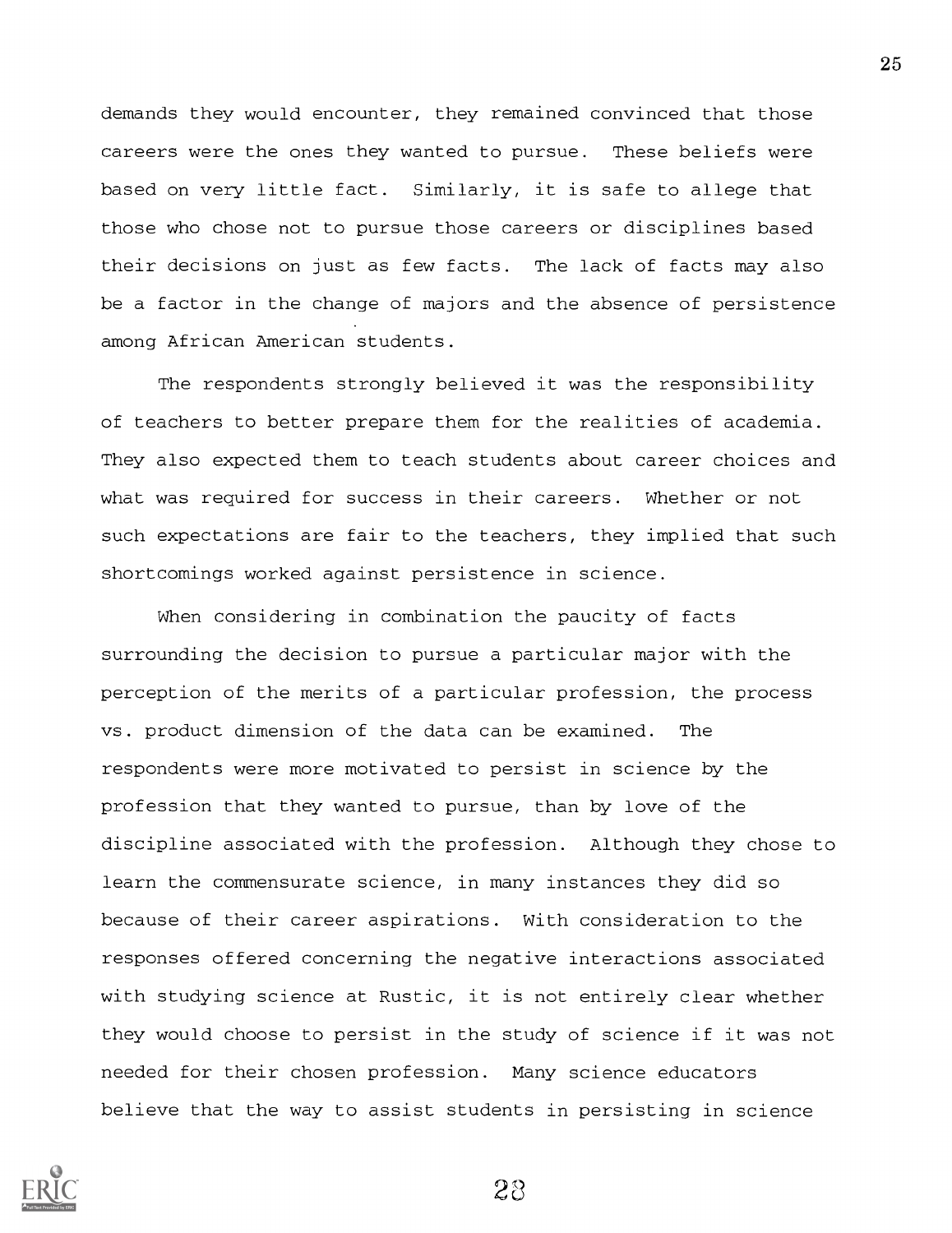is to make the curriculum as fascinating and engaging as possible. While this, in part should be a goal, the examination of the responses offered by the students in this study indicate an added component in promoting persistence. Science educators may also need to redesign their curricula to include more specific information on science careers that students may aspire to in order to aid persistence. By doing so, they may also pique the interest of a greater number of those students who ordinarily would not have chosen to pursue scientific careers.

# FACTORS INFLUENCING PERSISTENCE

What made these African American students choose to stay in an uncomfortable environment? One of the major factors has to do with feeling. All of the respondents indicated that they had enjoyed strong support from family, friends, and in some cases, high school teachers. This helped them persist even though White faculty seemed at best, detached.

The parental expectation of success also was a major factor. These respondents did not want to disappoint their parents and in the face of difficulties, chose to tough it out rather than have to come home without their degree from Rustic. Many others believed that if they did not complete the requirements for their majors those who questioned their decision to attend Rustic were likely to say, 'I told you so'. These factors influenced their decision to persist in science and persevere at the institution. In light of these factors, the following section offers some recommendations for science education and science educators.

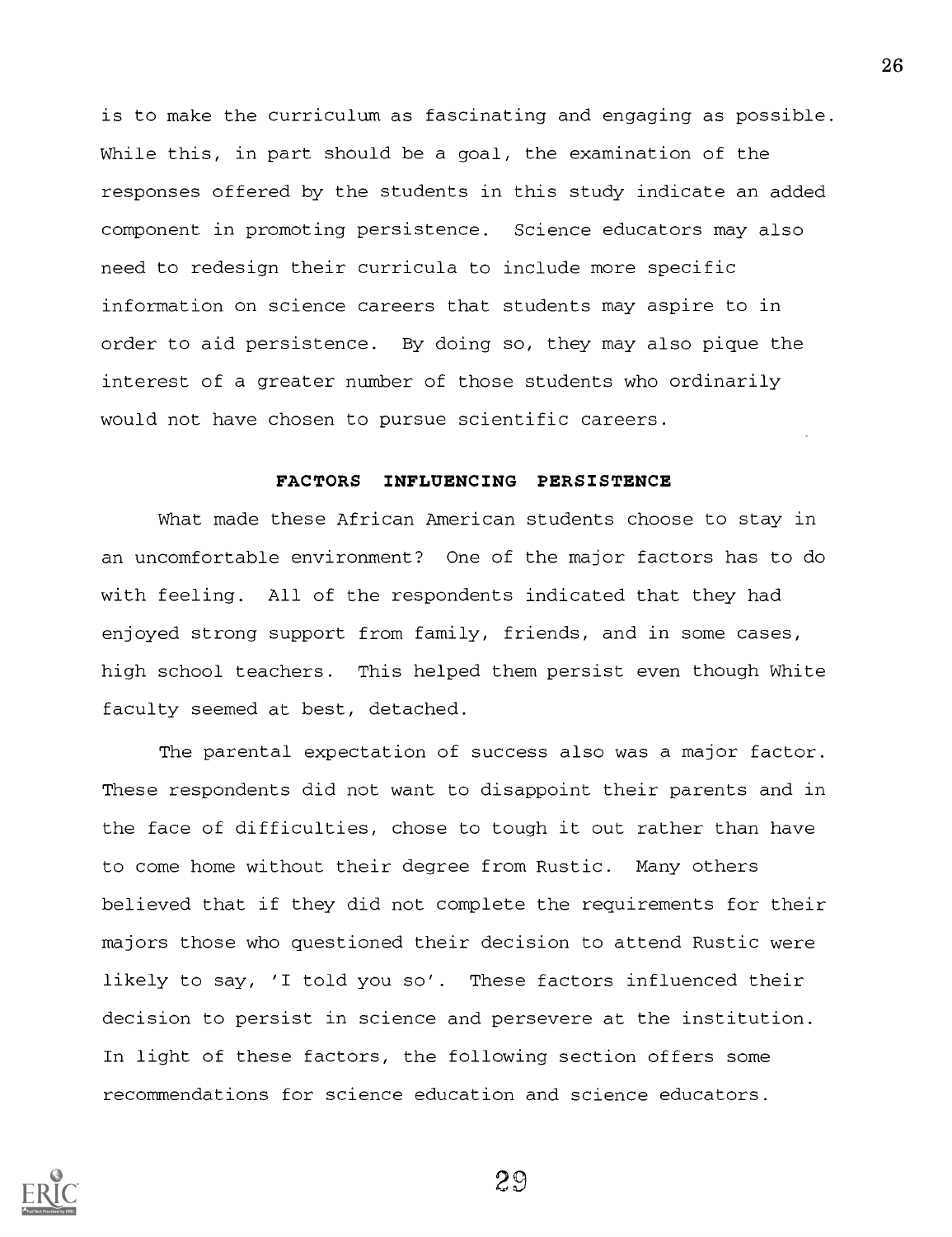Another factor in persistence related to the quality of education the respondents believed they were receiving at Rustic. They knew that Rustic was not the only school where they could receive quality education but it was the best in the immediate area. The respondents were used to attending school close to home and all wanted to continue to do so. Thus, leaving Rustic would serve no purpose since the campuses they would have chosen to attend would mirror Rustic and would be further from home. Since some believed the type of campus environment they associated with Rustic was pervasive at other institutions as well, they saw no benefit in transferring.

In summary, the factors influencing persistence among African American upperclassmen in natural science and science related majors at Rustic University are: 1) a strong support system comprised of family, friends and home community members; 2) parental expectation of success in college and a desire not to disappoint parents; and, 3) focus on the quality of educational opportunities offered by the university and the necessity of taking advantage of them.

### DISCUSSION

There are a number of reasons why it is important to increase the representation of ethnic minorities in scientific careers. Here are a few: First, with the anticipated shortage of scientists, underrepresented minority groups should be cultivated as a source of personnel (Wiley, 1989). Continuing demographic shifts in the population of the United States makes it necessary



27

 $30 \,$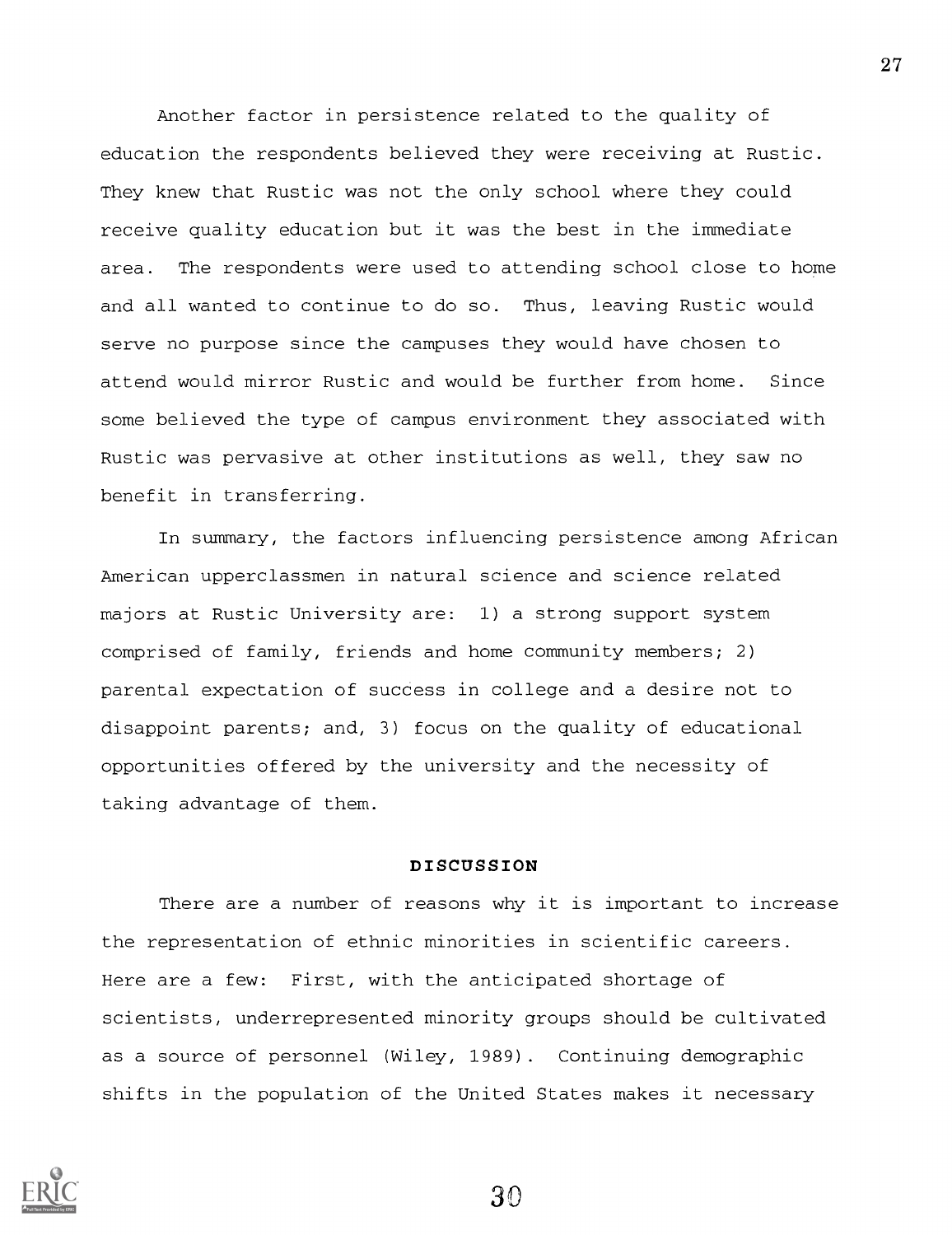for us to modify our conception of who can and should become scientists. Gallon (1990) ties this notion to our scientific community's relationship to global economics and national prosperity:

So, what does the United States need to regain its economic superiority? Clearly we need to regain our ability to innovate. Most important, however, is the assurance of an educated, skilled, and motivated workforce. This country must educate all of its people-- especially children-- to compete with the foreign workforce. (p. 1).

Second, a positive economic and social impact on minority communities may be a foreseen outcome, since an increased income and opportunity would follow scientific and technical training (Mincy, 1989). Third, participation in scientific endeavors by those whose ancestry, heritage, and outlook differ from those who have historically defined science in the West may infuse new, fresh and useful ideas. Creative solutions to present and future problems may be offered from a difference in outlook.

Continuing, it is imperative that this nation keep a greater pool of its creative talent in scientific pursuits, if it is to regain and maintain its preeminence in science and technology. Consequently, serious examination of this question is required if we are to ever provide the types of nurturing environments necessary to produce scientists from all sectors of the larger community. In the past, historically Black colleges could produce as many scientists among their students as could find their place

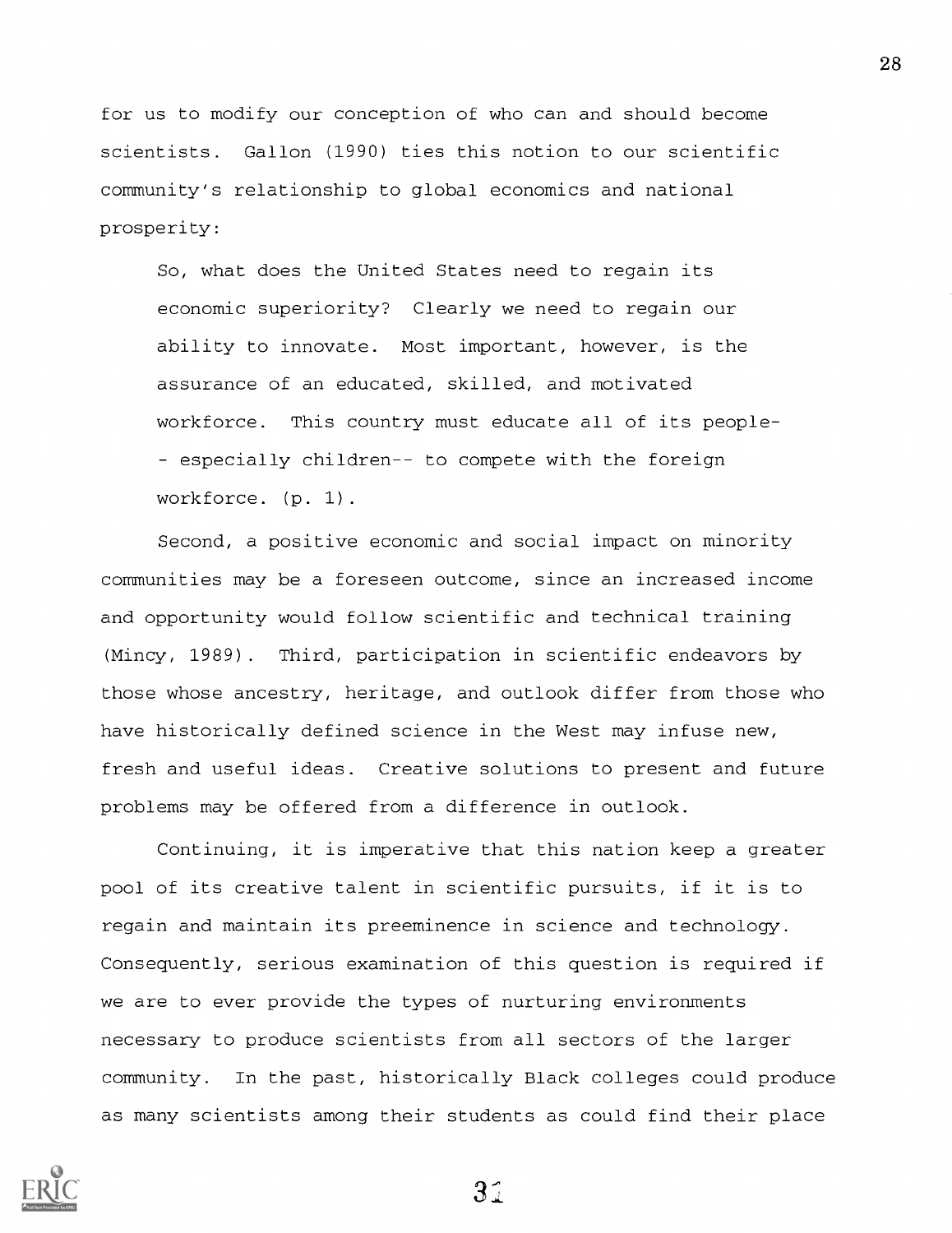in the scientific enterprise. That is no longer true. What is now needed is an understanding on the part of other universities of this problem if the present need is to be met.

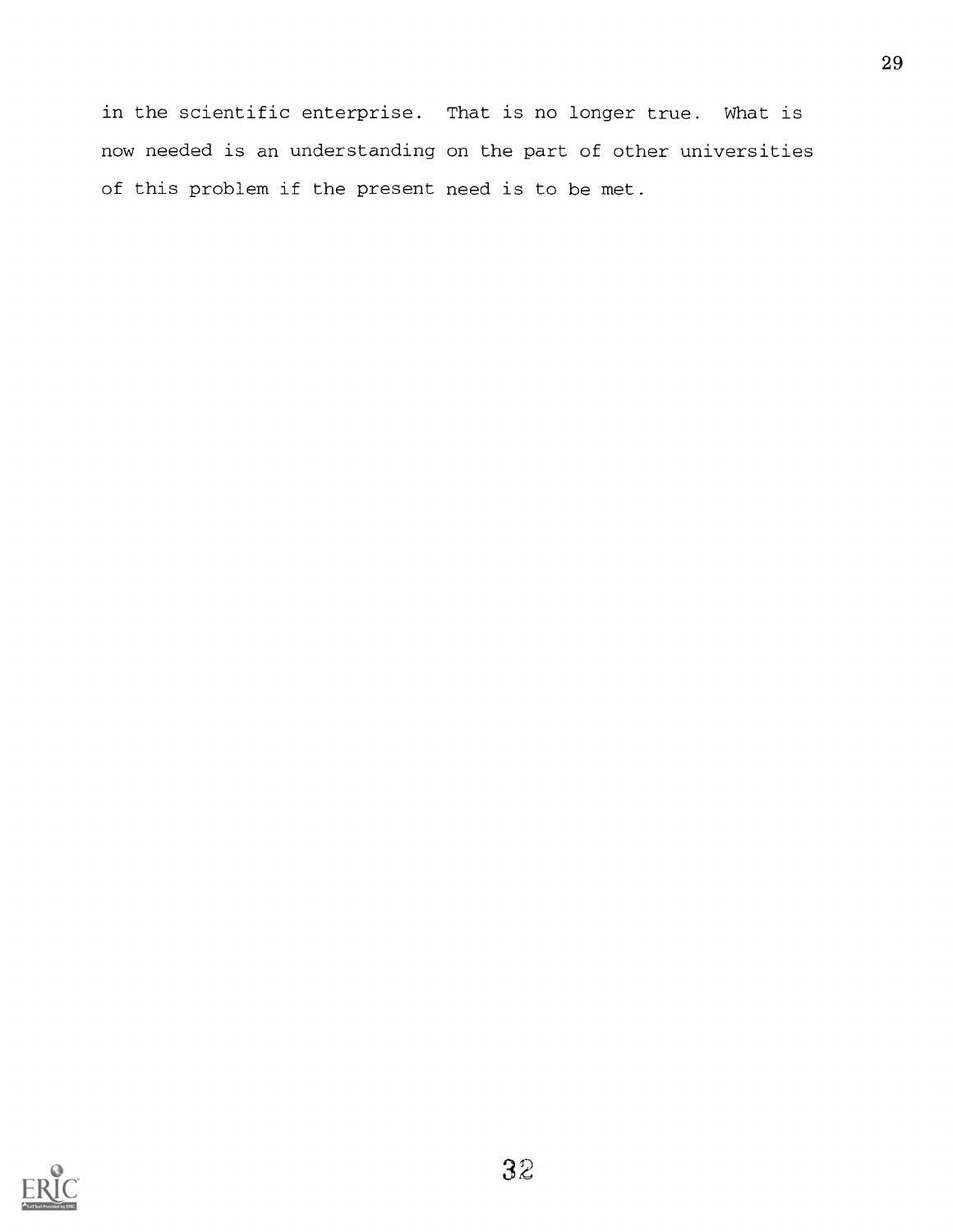#### REFERENCES

Allen, W. (1988). Black students in U. S. higher education: Toward improved access, adjustment and achievement. Urban Review, 20, 165-188.

Alsalam, N. (Ed.). (1991). The condition of education 1990: volume 2, postsecondary education. Washington, DC: National Center for Education Statistics.

Bogden, R. C. & Biklen, S. K. (1992). Oualitative research for educators (2nd ed.). Boston: Allyn and Bacon.

Boyd, W. M. (1974). Desegregating America's colleges. New York: Praeger.

Changing America: The new face of science and mathematics. Washington, DC. (ERIC Document Reproduction Service No. ED 317 386)

Cross, P. H. and Astin, H. S. (1981). Factors affecting Black students' persistence in college. In G. E. Thomas, Black students in higher education: Conditions and experiences in the 1970's, (pp. 76-90). Westport, CT: Greenwood.

Directory of HBCUs & other predominantly Black colleges and universities, 1992. (1992b). Black Issues in Higher Education,  $9(13)$ , 68-69.

Fleming, J. (1984). Blacks in college: A comparative study of students' success in Black and in White institutions. San Francisco: Jossey-Bass.

Friedman, D. L. (1990). Minorities in engineering school: A data base for retention efforts. Washington, DC: National Action



33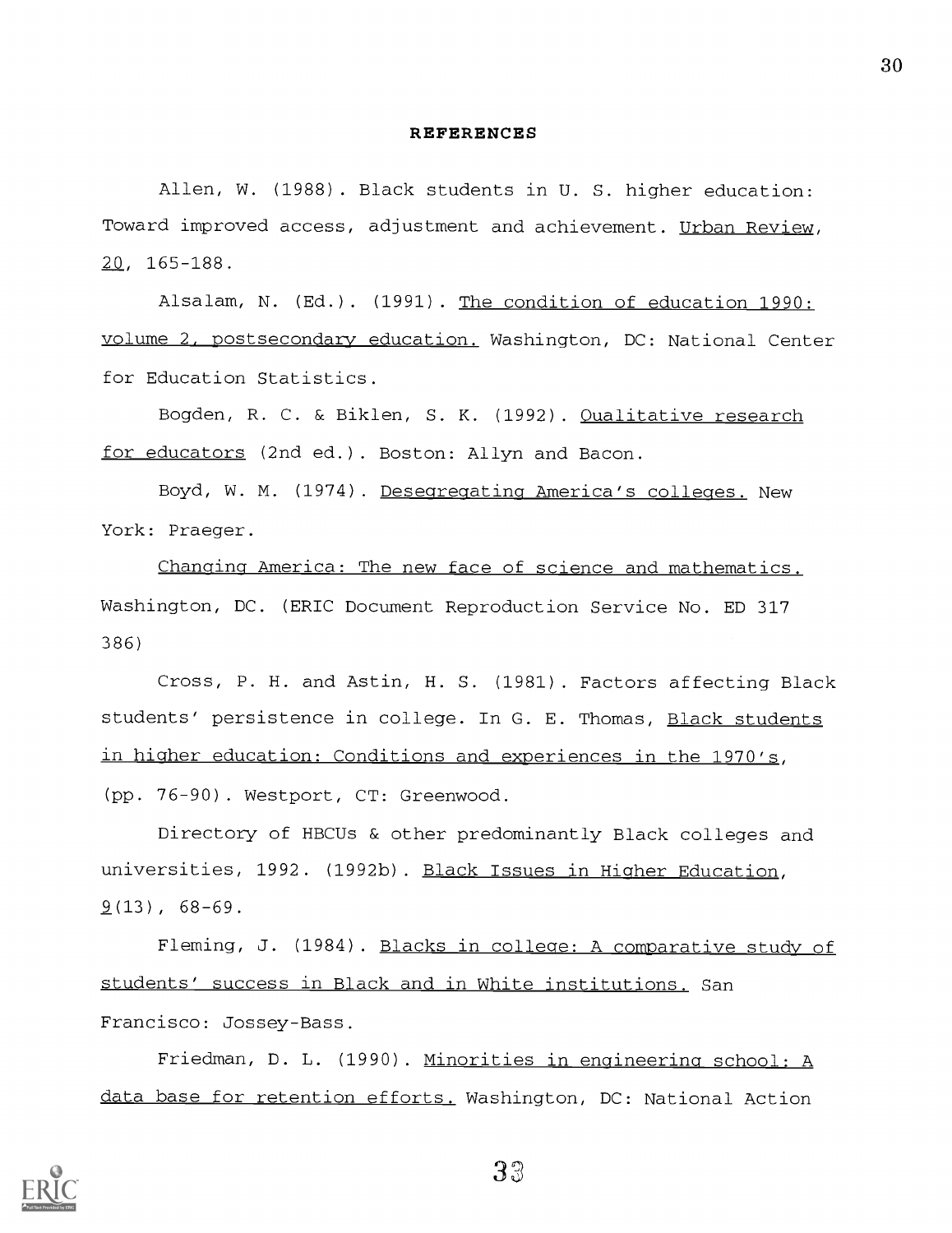Council for Minorities in Engineering. (ERIC Document Reproduction Service No. ED 326 593)

Gallon, D. P. (Ed.). (1990). Regaining the edge in urban education: Mathematics and sciences. Washington, DC: American Association of Community and Junior Colleges. (ERIC Document Reproduction Service No. ED 341 450)

Hines, S. M. (1992). Persistence in science disciplines at major research universities: The African American upperclassman's perspective. Unpublished manuscript.

Massey, W. E. (1992). A success story amid decades of disappointment. Science, 258, 1176-80.

McCracken, G. (1988). The long interview. Newbury Park, CA: Sage Publications.

Melnick, V. L. and Hamilton, F. D. (1981). Participation of Blacks in the basic sciences: An assessment. In G. E. Thomas, Black students in higher education: Conditions and experiences in the 1970's, (pp. 76-90). Westport, CT: Greenwood.

Mincy, R. B. (1989). Paradoxes in Black economic progress: Incomes, families, and the underclass. Journal of Negro Education, 58(3), 255-269.

Sims, C. (1992). What went wrong: Why programs failed. Science, 258, 1185-87.

Smith, E. F. (1990). Toward greater success for minority students on predominantly White colleae campuses. University of Texas at Austin. (ERIC Document Reproduction Service No. ED 333 306)



 $3d$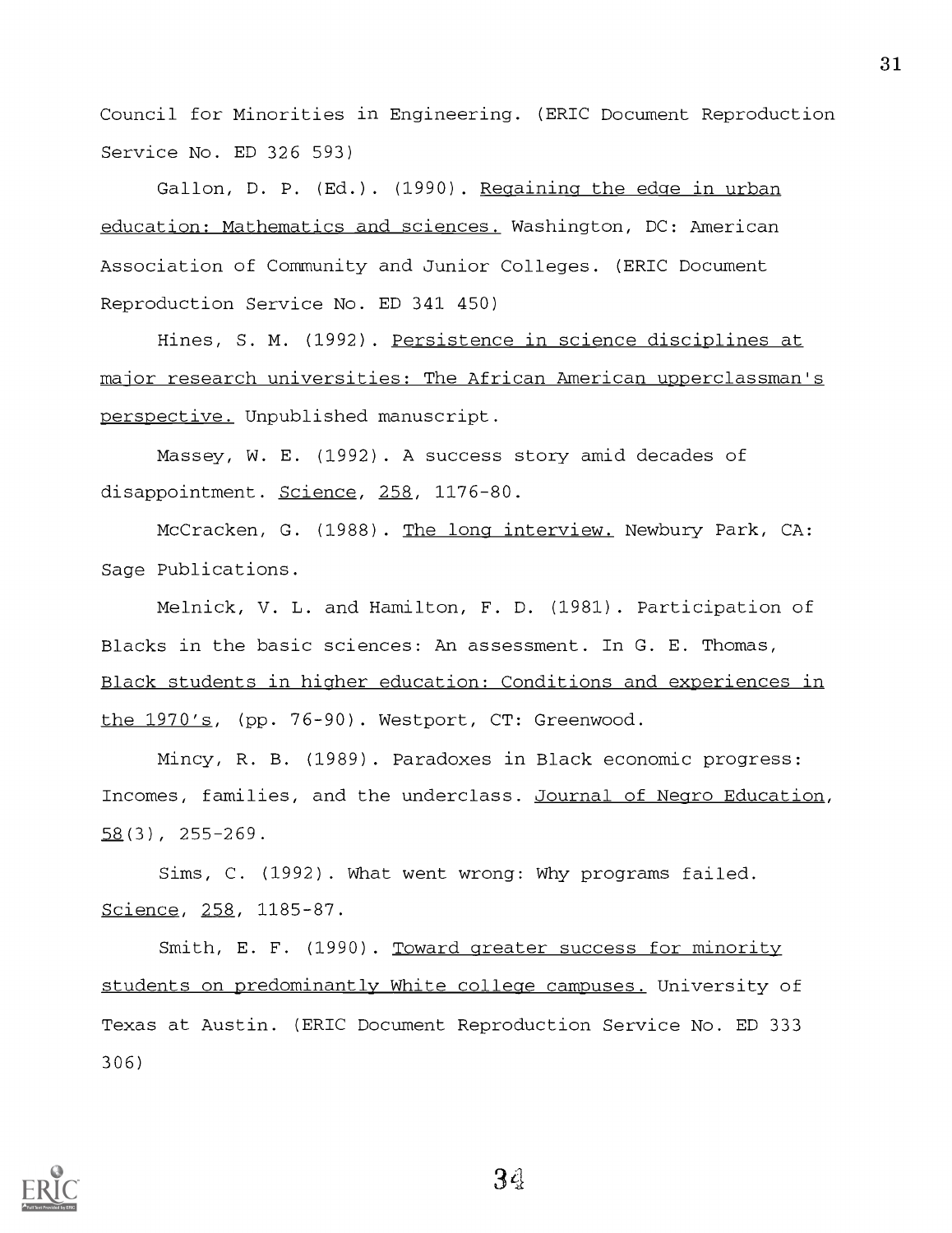Tesch, R. (1990). Qualitative research: Analysis types & software tools. New York: Falmer Press.

The Nation. (1992). The Chronicle of Higher Education, 39, 3-37.

The 25 Best Colleges. (September, 1992). US News and World Report, 113(12), 70-90.

Top degree producers by disciplines; Baccalaureate degrees conferred 1988-1989. (1992). Black Issues in Higher Education,  $9(5)$ , 34-42.

Trippi, J. and Stewart, J. B. (1989). The relationship between self-appraisal variables and the college grade performance and persistence of Black freshmen. Journal of College Student Development, 30(6), 484-91.

West, S. A. (1984). Black students' experiences on a predominantly White college campus: An ethnography. Ann Arbor: University Microforms International.

Wiley, E., III. (1989). Minorities key to maintaining nation's competitive edge, analysts says. Black Issues in Higher Education, 5(23), 13.

Wilson, M. R. (1992). (ERIC Document Reproduction Service No. ED 346128).

Wilson, R. (1987, February). Recruitment and retention of minority faculty and staff. American Association of Higher Education-Bulletin, 11-14.

Young, H. A. (1983). Cultural differences that affect retention of minority students on predominantly White campuses. Paper presented at the Annual Meeting of the American Educational



 $35$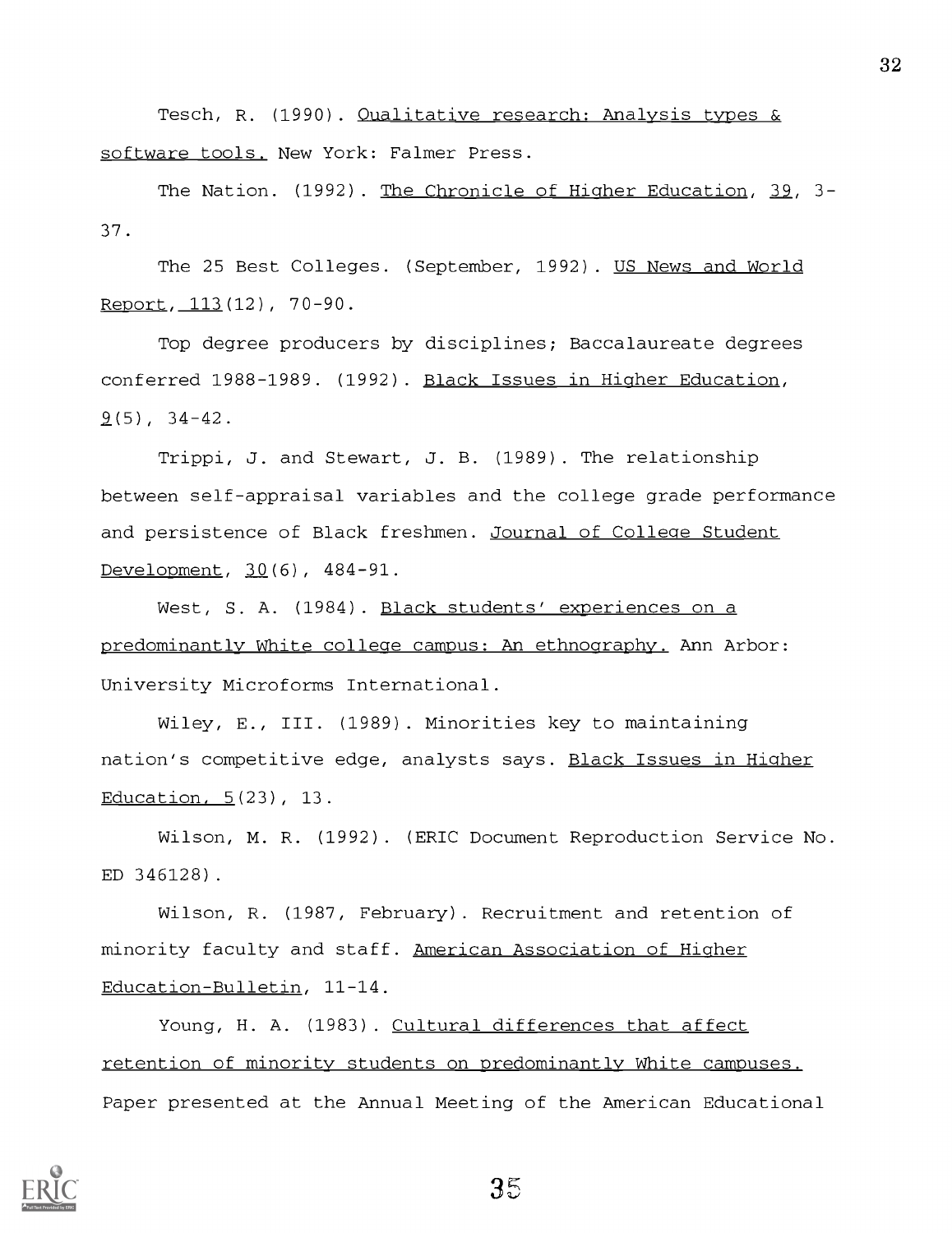Research Association, Montreal, Quebec, Canada. (ERIC Document Reproduction Service No. ED 233 100)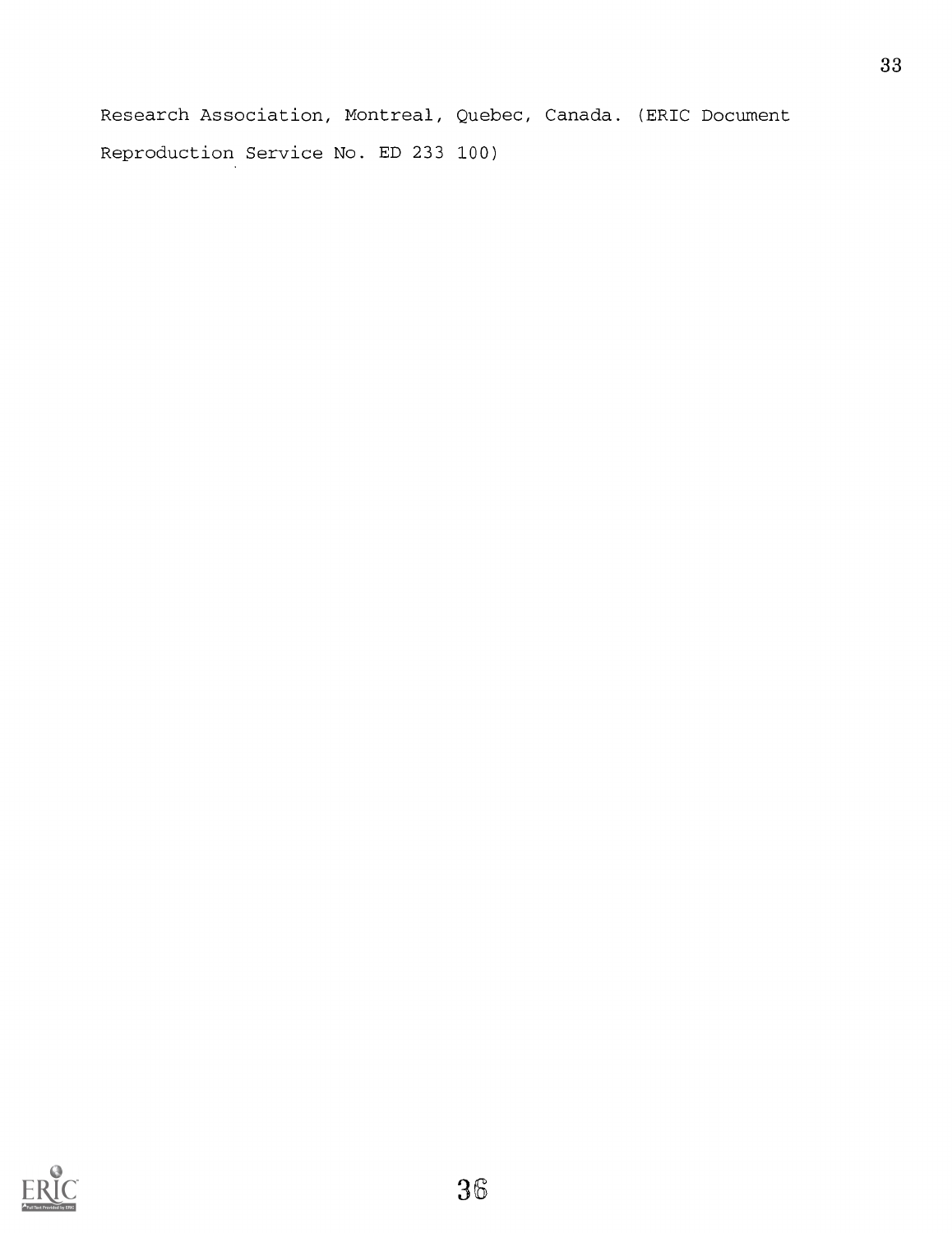



U.S. DEPARTMENT OF EDUCATION Office of Educational Research and Improvement (OERI) Educational Resources Information Center (ERIC)



REPRODUCTION RELEASE (Specific Document)

# I. DOCUMENT IDENTIFICATION:

| Time Factors Influencing Persistence Among African American upperclassment |                          |  |  |  |
|----------------------------------------------------------------------------|--------------------------|--|--|--|
| In Natural Sciences and Science Related Majors                             |                          |  |  |  |
| Author(s): S. Maxwell Hines                                                |                          |  |  |  |
| Corporate Source:                                                          | <b>Publication Date:</b> |  |  |  |
| Hofstra Linnersity                                                         | 326197                   |  |  |  |

# II. REPRODUCTION RELEASE:

In order to disseminate as widely as possible timely and significant materials of interest to the educational community, documents announced in the monthly abstract journal of the ERIC system, Resources in Education (RIE), are usually made available to users in microfiche, reproduced paper copy, and electronic/optical media, and sold through the ERIC Document Reproduction Service (EDRS) or other ERIC vendors. Credit is given to the source of each document, and, if reproduction release is granted, one of the following notices is affixed to the document.

If permission is granted to reproduce the identified document, please CHECK ONE of the following options and sign the release below.



# Sign Here, Please

Documents will be processed as indicated provided reproduction quality permits. If permission to reproduce is granted, but neither box is checked, documents will be processed at Level 1.

"I hereby grant to the Educational Resources Information Center (ERIC) nonexclusive permission to reproduce this document as indicated above. Reproduction from the ERIC microfiche or electronic/optical media by persons other than ERIC employees and its system contractors requires permission from the copyright holder. Exception is made for non-profit reproduction by libraries and other service agencies to satisfy information needs of educators in response to discrete inquiries. Signature: P. Maxwell Hines Position: ssistant Professer Printed Name:  $5.$  Moxuel Organization: Hotstra Luiversity Address: \_ .  $13512$  Francis Lewis Dlud. Laurelton, NY  $NY$   $11413 - 2546$ Telephone Number:  $(516)$ Date: